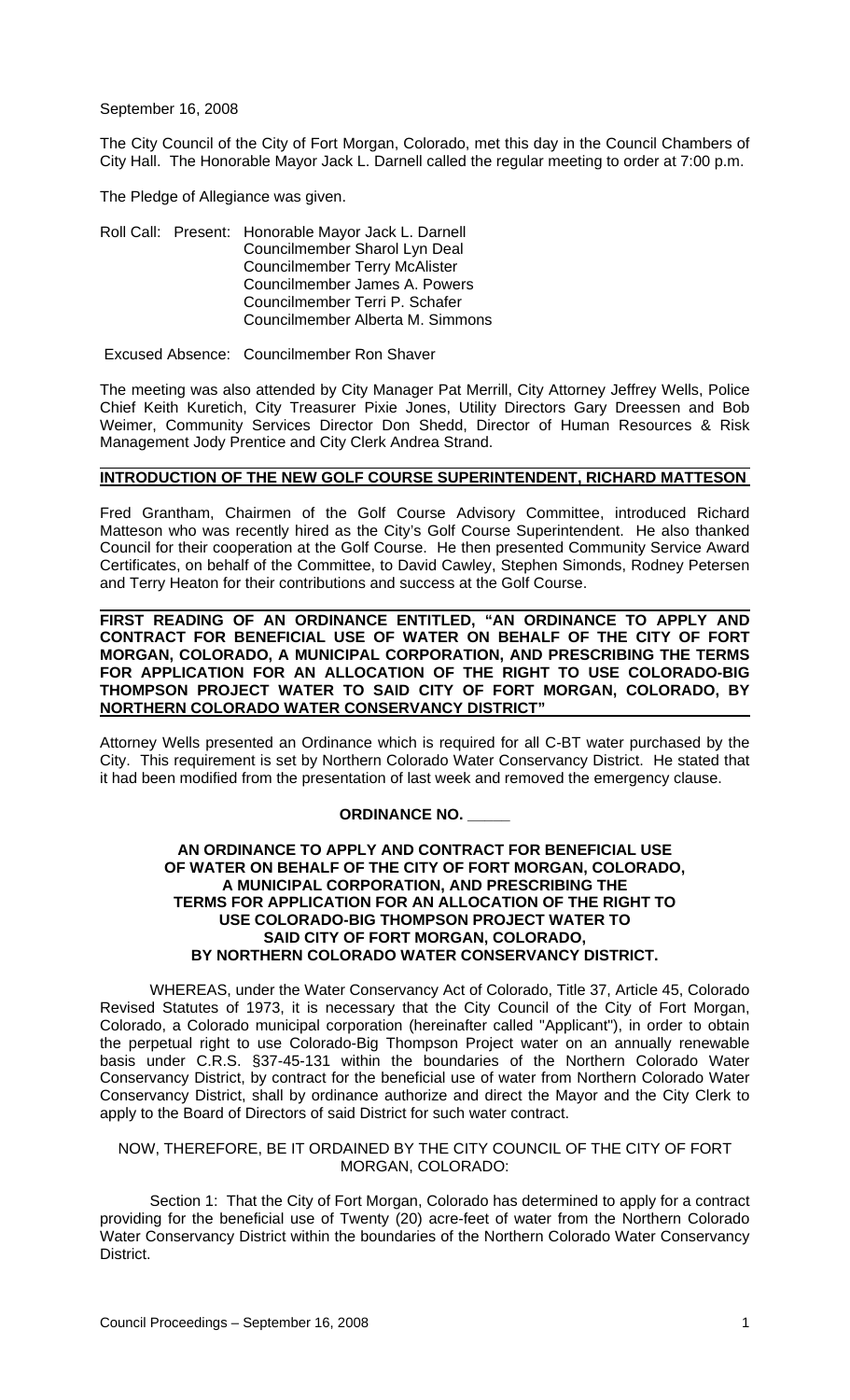Section 2: That the Mayor and the City Clerk be and are hereby authorized and directed to apply to the Board of Directors of said Northern Colorado Water Conservancy District for a contract providing to the Applicant the beneficial use of water upon terms prescribed by said Board in the manner and form as in this section provided, to-wit:

#### **APPLICATION TO NORTHERN COLORADO WATER CONSERVANCY DISTRICT FOR ANNUALLY RENEWABLE PERPETUAL WATER CONTRACT FOR RIGHT TO USE COLORADO-BIG THOMPSON PROJECT WATER UNDER C.R.S. § 37-45-131**

Applicant: City of Fort Morgan, Colorado, a Colorado municipal corporation. The governing body of a Colorado municipal corporation acting in its governmental capacity, hereby applies to Northern Colorado Water Conservancy District, a political subdivision of the State of Colorado, organized and existing by virtue of Title 37, Article 45, Colorado Revised Statutes, 1973, for a contract for the right to beneficially use Colorado-Big Thompson Project water under the following terms and conditions:

- 1. The quantity of water herein requested by Applicant for annual application to beneficial use is Twenty (20) acre-feet to be used so long as the Applicant fully complies with all of the terms, conditions, and obligations hereinafter set forth.
- 2. It is understood and agreed by the Applicant that any water provided for use under this contract by the Board of Directors of said District shall be primarily for domestic, irrigation, or industrial use within or through facilities or upon lands owned or served by said Applicant, provided however, that all lands, facilities, and serviced areas which receive benefit from the use of water (whether water service is provided by direct delivery, by exchange, or otherwise) shall be situated within the boundaries of the Northern Colorado Water Conservancy District.
- 3. Applicant agrees that an acre-foot of water as referred to herein is defined as being onethree-hundred-ten-thousandth (1/310,000) of the quantity of water annually declared by the Board of Directors of the District to be available for delivery from the water supplies of the District. Applicant agrees that such water shall be delivered from the works of the District at such existing District delivery point or points as may be specified by the Applicant and that the water delivery obligation of the District shall terminate upon release of water from said works. Further, the Applicant agrees that on November 1 of each year, any water undelivered from the annual quantity made available to the Applicant shall revert to the water supplies of the District.
- 4. Applicant agrees to pay annually in advance for the amount of water herein provided for use under this contract by the Board of Directors of said District at a price per acre-foot to be fixed annually by said Board; and, further, agrees that the initial annual payment shall be made, in full, within fifteen (15) days after the date of notice from the District that the initial payment is due hereunder. Said notice will advise the Applicant, among other things, of the water year to which the initial payment shall apply and the price per acrefoot which is applicable to that year. Annual payments for each water year thereafter shall be made in advance by the Applicant on or before each October 1, thirty-one (31) days prior to the start of the water year, at the rate per acre-foot established by the Board for municipal water use in that water year. For the purpose of this water contract, the water year is defined to be from November 1 to October 31 of the following year.

If an annual payment, as herein provided, is not made by the due date, written notice thereof, by certified mail, will be given by said District to the Applicant at the following address: P.O. Box 100, Fort Morgan, Colorado 80701.

Water deliveries shall be suspended as of November 1 of the new water year until payment of the delinquency is made. If payment is not made within ninety (90) days after the date of mailing of said written notice, Applicant shall have no further right, title, or interest under this contract; and the right of use of water, as herein made, shall be disposed of at the discretion of the Board of Directors of said District in accordance with the applicable provisions of C.R.S. §§ 37-45-132 and 7-42-104. Any proceeds from any sale of the right of use to another allottee shall be paid to Applicant over and above the District's actual expense in terminating and disposing of the contract right of use.

5. This right of use shall be perpetual on an annually renewable basis. If the annual payment is made as provided in this application, the right of use shall be automatically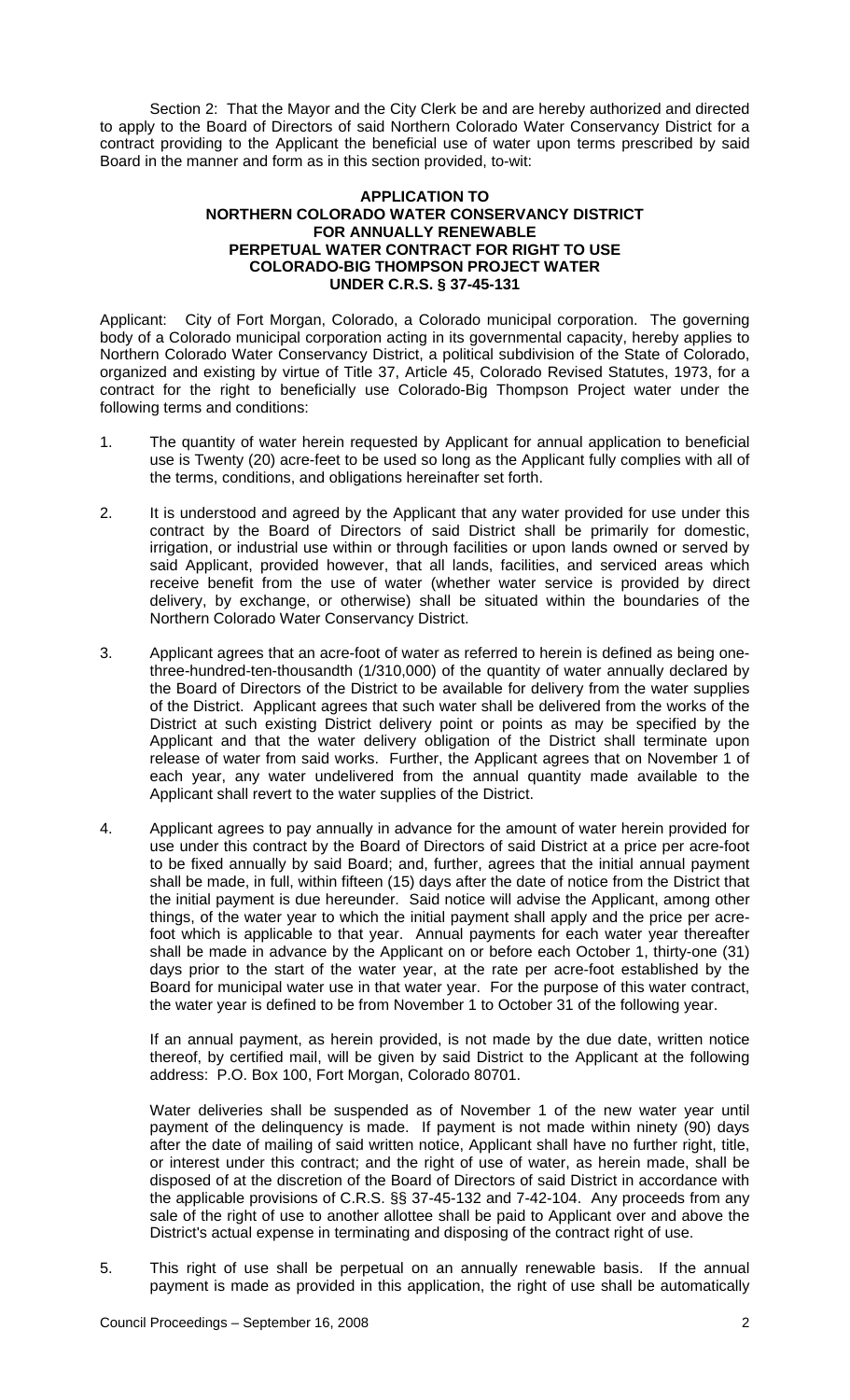renewed for another water year without any further action of the District; if the annual payment is not timely made, as provided above, the right of use shall terminate.

- 6. Applicant agrees that the water allocation shall be beneficially used for the purposes and in the manner specified herein, and that this right of use is made for the exclusive benefit of the Applicant and shall not inure to the benefit of any successors or assigns of said Applicant without prior specific approval of the Board of Directors of said District.
- 7. Applicant agrees to be bound by the provisions of the Water Conservancy Act of Colorado; by C.R.S. § 37-45-131; by the Rules and Regulations and policies of the Board of Directors of said District; and by the Repayment Contract of July 5, 1938, between said District and the United States and all amendments thereof and supplements thereto.
- 8. Applicant agrees, as a condition of this contract, to enter into an "Operating Agreement" with said District if and when the Board of said District finds and determines that such an agreement is required by reason of additional or special services requested by the Applicant and provided by the District. Said agreement may contain, but not be limited to, provision for water delivery at times or by means not provided within the terms of standard contracts of the District; additional annual monetary consideration for extension of District delivery services and for additional administration, operation and maintenance costs; or for other costs to the District which may arise through provision of services to the Applicant.

Section 3: In the opinion of the City Council of the City of Fort Morgan, Colorado, acquisition of this annually renewable perpetual right of use water contract for Colorado-Big Thompson Project water from Northern Colorado Water Conservancy District and the right to the beneficial use of water thereunder by said City of Fort Morgan, Colorado is necessary; that the continued acquisition and use of this water supply is essential for the well-being of the community and for the preservation of the public peace, health, and safety; and that the adequate protection of the health of the inhabitants of the community requires an increase in Applicant's water supply.

READ, PASSED ON FIRST READING AND ORDERED PUBLISHED the 16<sup>th</sup> day of September, 2008.

> THE CITY COUNCIL OF THE CITY OF FORT MORGAN, COLORADO

[ SEAL ]

BY: /s/ Jack L. Darnell ATTEST: Mayor

/s/ Andrea J. Strand City Clerk

Councilmember Powers offered the following Resolution and moved for its adoption. His motion was seconded by Councilmember Schafer; said Resolution being in words, letters and figures as follows to wit:

#### **RESOLUTION**

 BE IT RESOLVED BY THE COUNCIL OF THE CITY OF FORT MORGAN, COLORADO, that the foregoing Ordinance entitled above; and the same is hereby ordered published in the City of Fort Morgan, Colorado, not less than ten days before further consideration; and that said Ordinance again be presented to this Council at the expiration of said period of publication for final action thereof.

PASSED, APPROVED AND ADOPTED THIS 16<sup>TH</sup> DAY OF SEPTEMBER, 2008, THE VOTE UPON ROLL CALL BEING AS FOLLOWS: Ayes: Mayor Darnell; Councilmembers Deal, McAlister, Powers, Schafer and Simmons. Nays: None. Absent: Councilmember Shaver.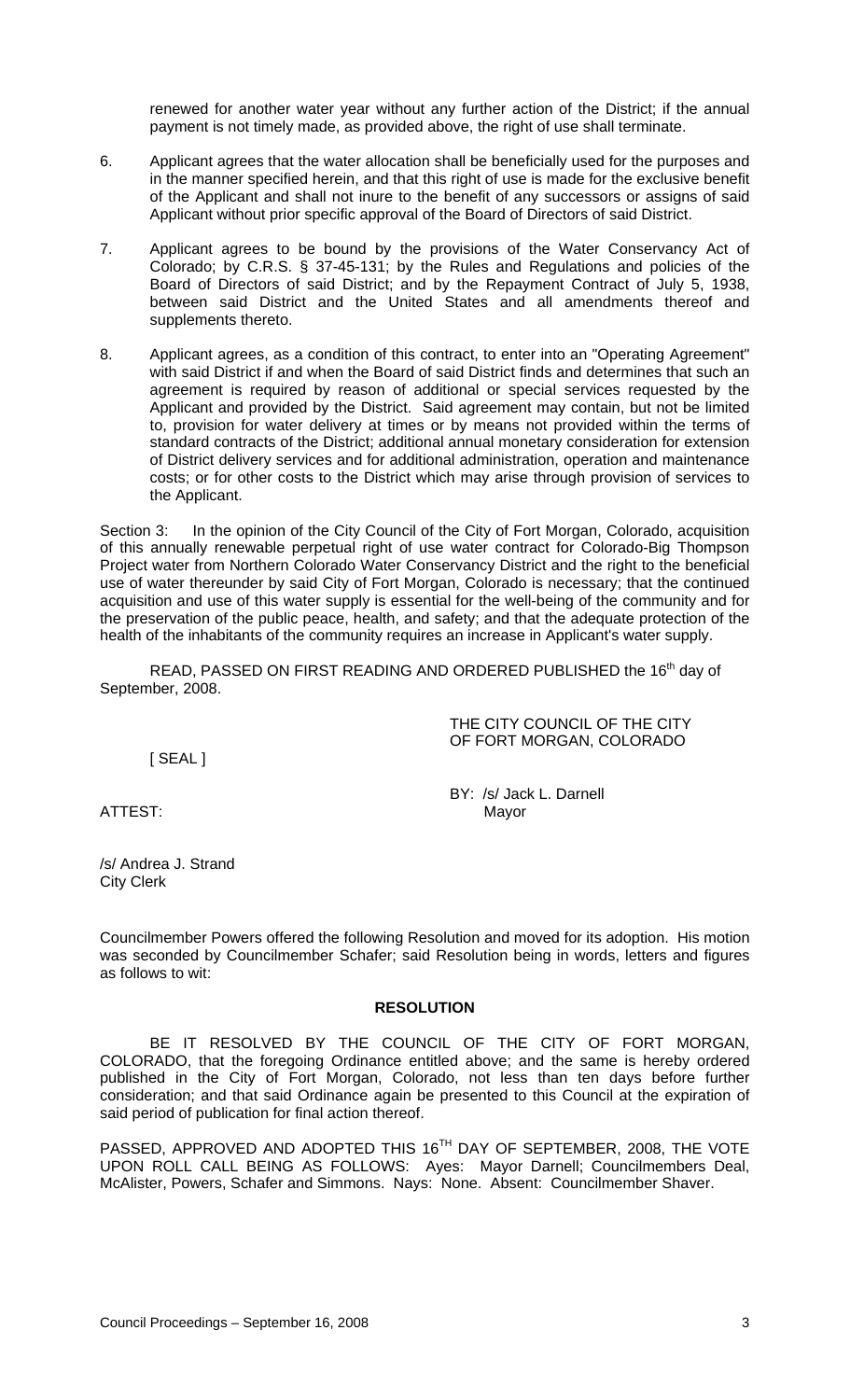# **LOCAL LIQUOR LICENSING AUTHORITY (Council Acting As)**

### **APPROVE THE APPLICATION FOR RENEWAL OF A TAVERN LIQUOR LICENSE FOR THE CLUB TAP LLC, LOCATED AT 212 MAIN STREET**

Clerk Strand reported that a complete application for renewal of a Tavern Liquor License for The Club Tap LLC, located at 212 Main Street, had been received by the Clerk's office and the appropriate fees had been paid.

Lieutenant Sagel reported that a violation occurred which involved the sale of alcohol to a minor on January 5, 2008. He stated that the Colorado Department of Revenue and The Club Tap LLC entered into a Stipulation, Agreement and Order. He then introduced Ryan Stroh, the applicant.

Ryan Stroh, 421 West Platte Avenue, present on behalf of The Club Tap LLC, answered questions from Council concerning the training and the handling of the sale of alcohol. He informed Council that he subscribes to a training manual. He had adjusted his work hours to be present at the Tavern. He explained that he does have a training program with new employees.

Councilmember McAlister offered a motion to approve the application for renewal of the Tavern Liquor License for The Club Tap LLC, located at 212 Main Street. His motion was seconded by Councilmember Schafer and carried unanimously.

### **APPROVE THE APPLICATION FOR RENEWAL OF A BEER AND WINE LICENSE FOR ZHU YI LONG, LITTLE BAMBOO RESTAURANT, LOCATED AT 209 MAIN STREET**

Clerk Strand reported that a complete application for renewal of a Beer and Wine Liquor License for Little Bamboo Restaurant, located at 209 Main Street, had been received by the Clerk's office and the appropriate fees had been paid.

Lieutenant Sagel reported that a violation occurred which involved the sale of alcohol to a minor on January 5, 2008. He stated that the Colorado Department of Revenue and Little Bamboo entered into a Stipulation, Agreement and Order. He stated that he had asked the applicant to be at the meeting to discuss the violation and had just spoken to Wendy Tong, manager, who was unable to attend the meeting as she is unable to leave the business.

Councilmember McAlister, offered a motion to approve the application for renewal of the Beer and Wine Liquor License for Zhu Yi Long, Little Bamboo Restaurant, located at 209 Main Street. His motion was seconded by Councilmember Schafer. The vote by roll call being: Ayes: Mayor Darnell; Councilmembers Deal, McAlister, Schafer and Simmons. Nays: Councilmember Powers. Absent: Councilmember Shaver.

#### **CONSENT AGENDA**

Clerk Strand presented the Consent Agenda for Council consideration. Councilmember Simmons offered a Resolution to approve the Consent Agenda as presented and moved for its adoption. Her motion was seconded by Councilmember Schafer; said Consent Agenda being in words, letters and figures as follows, to wit:

- A. Approve the minutes from the September 2, 2008, regular meeting.
- B. Approve the disbursements and payroll for August 2008.

#### **Disbursements Report – August 2008**

| 4IMPRINT, supplies                                | \$946.57   |
|---------------------------------------------------|------------|
| A C Ice Company Inc., supplies                    | \$389.00   |
| Accurint, webname search                          | \$481.85   |
| <b>ACE Industrial Supply, supplies</b>            | \$688.70   |
| Acxiom Insight, searches                          | \$280.50   |
| <b>Addtel Communications, repairs</b>             | \$575.00   |
| Aden Hogan Jr., reimbursement                     | \$77.72    |
| ADP Screening & Selection, pre-employment screens | \$1,205.42 |
| Affiliated Credit Service, misc deductions        | \$300.00   |
| Aflac, additional insurance                       | \$2,212.68 |
| Alert-All Corp, supplies                          | \$1,414.50 |
| American Eagle Distributing, beer                 | \$1,690.90 |
|                                                   |            |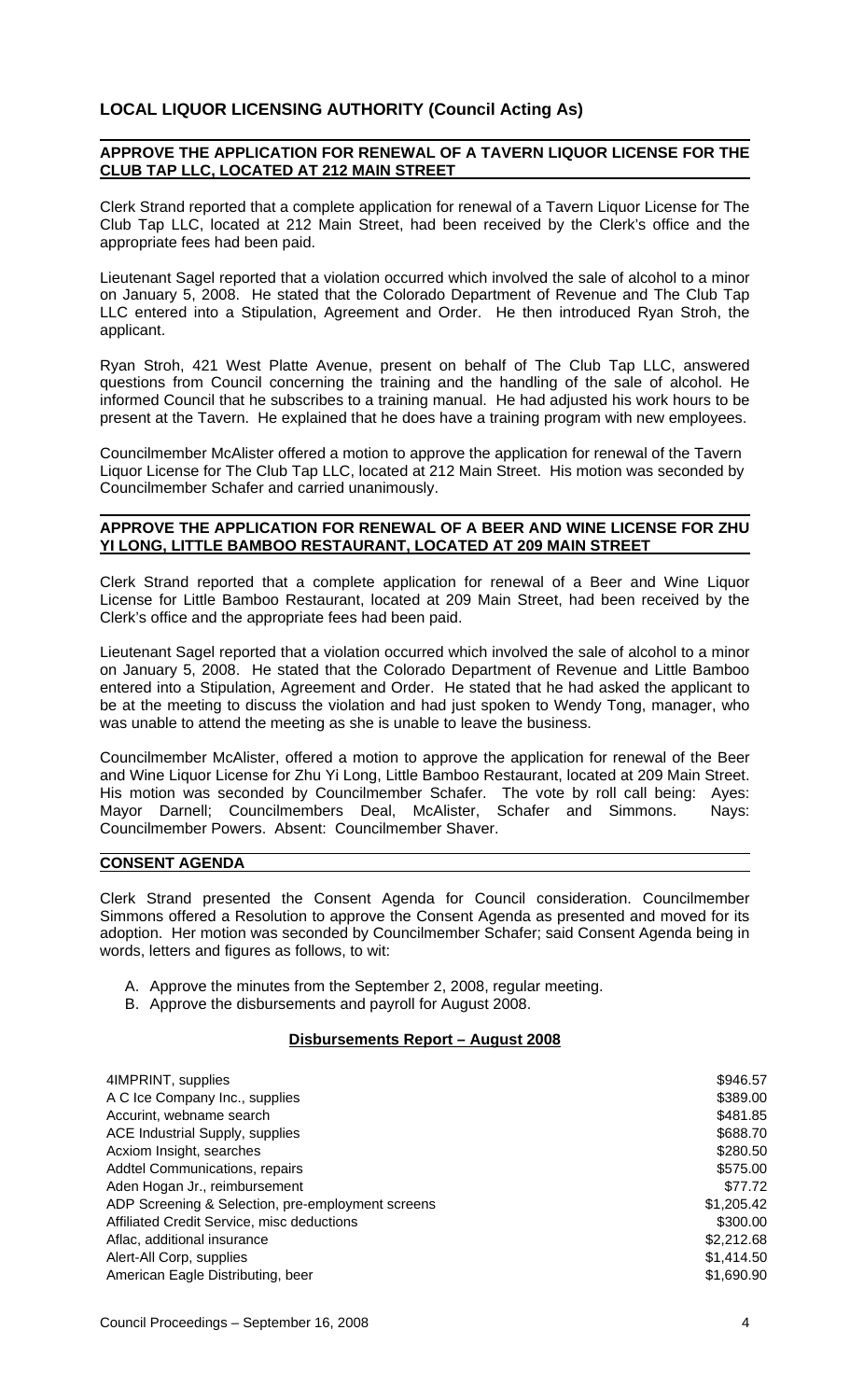American Public Works Assoc, subscription **\$440.00** \$440.00 American Red Cross, classes  $$898.99$ Animal Care Equip & Svcs, supplies  $$182.65$ Anne & Brian Morse, sidewalk replacement  $$415.50$ Annette Lebsock, refund  $$150.00$ Apex Instruments, Inc., supplies  $$8,612.47$ Applied Chemical Magnesias, supplies  $$3,618.67$ Aqua Home Entertainment, supplies \$1.99 Aquatic Chemical Solutions, supplies  $$601.71$ Armstrong Service Center, service vehicles  $$180.89$ Arthur L Ohlander dba Tumbleweed Electric, repairs **1.694.00** \$1,694.00 ATSSA, dues  $$77.00$ B & H Photo & Video, supplies  $$340.85$ B N S F, permit fee, liability insurance  $$5,050.00$ Baker & Taylor Inc, supplies  $$95.49$ Barbara Desouza, refund \$50.00 Batteries Plus #86, supplies  $\overline{a}$  supplies  $\overline{a}$  supplies  $\overline{a}$  supplies  $\overline{a}$  supplies  $\overline{a}$  supplies  $\overline{a}$ Best Western Park Terrace Inn, motel stay  $$312.00$ Bev's Embroidery Shop, embroidery **\$200.00** and \$200.00 and \$200.00 and \$200.00 and \$200.00 and \$200.00 and \$200.00 and \$200.00 and \$200.00 and \$200.00 and \$200.00 and \$200.00 and \$200.00 and \$200.00 and \$200.00 and \$200.0 Bijou T Quest, supplies  $$125.00$ Bike Peddler Cycling & Fitness, repairs \$107.06 Bloedorn Lumber-Fort Morgan, supplies  $$716.27$ Bob's Upholstery Tent & Awning, repairs  $$25.00$ Boyle Equipment Company, supplies  $$2,907.75$ Brandenburg & McGuire P.C, judges fees \$320.70 Bresnan Communications, internet \$125.80 Brown, Lance, performance  $$650.00$ Bruntz Electric Inc., repairs  $$198.28$ Builders Aggregate Co, supplies  $$174.00$ Business Mart, supplies **\$169.77 \$169.77** Butane Power & Equipment, propane  $$40.83$ California Contractors, supplies  $$295.24$ CAMCA, registration  $$100.00$ Canfield Drilling Co., repairs, supplies  $$19,403.75$ Canyon Systems, Inc., supplies  $$461.71$ CBA-CLE in Colorado, classes  $$249.00$ Central Auto Parts, supplies  $$3,850.70$ Cerlic Environmental Controls, supplies **\$150.13** (Serlic Environmental Controls, supplies  $\frac{1}{2}$ CH Diagnostic & Consulting, analysis  $\frac{1}{2}$  and  $\frac{1}{2}$  and  $\frac{1}{2}$  and  $\frac{1}{2}$  and  $\frac{1}{2}$  and  $\frac{1}{2}$  and  $\frac{1}{2}$  and  $\frac{1}{2}$  and  $\frac{1}{2}$  and  $\frac{1}{2}$  and  $\frac{1}{2}$  and  $\frac{1}{2}$  and  $\frac{1}{2}$  and  $\frac$ CIPCA, analysis \$125.00 CIRSA, deductible  $$10,000.00$ City of Fort Morgan, health insurance premiums \$167,790.00 City of Fort Morgan, replenish petty cash  $$19,475.65$ City of Fort Morgan, transfer funds \$3,649.87 City of Fort Morgan, transfer of interest  $$1,590.67$ City of Fort Morgan, utilities **\$80,776.83** Structure and the structure of the structure of the structure of the structure of the structure of the structure of the structure of the structure of the structure of the structu Claudia Nickell, reimubursement \$56.49 CNH CAPITAL, repairs  $$1,468.21$ Co Family Support Registry, misc deductions  $$3,027.00$ CO PERA, retirement \$138,384.47 Colonial Life & Accident, additional insurance \$105.86 Colorado Airport Operator Assoc, dues \$70.00 Colorado Asso of Cemeteries, dues \$108.25 Colorado Code Consulting, classes  $$1,190.00$ Colorado Code Publishing Co, supplies  $$78.95$ Colorado Dept of Revenue, payroll taxes  $$27,799.00$ Colorado Dept of Revenue, sales tax  $$27,243.00$ Colorado Golf & Turf, supplies \$518.40 Colorado Library Consortiium, courier service \$170.00 Colorado Mosquito Control, mosquito control \$23,970.00 Colorado Plains Medical Center, CT scan \$171.00 Colorado State Treasurer, unemployment  $$403.00$ Commercial Printers & Signs, supplies \$250.00 ConocoPhillips, fuel \$7,259.36 Conserve-A-Watt, supplies \$264.98 Consolidated Plastics Company, supplies \$38.12 Continental Research Corp, supplies  $$202.47$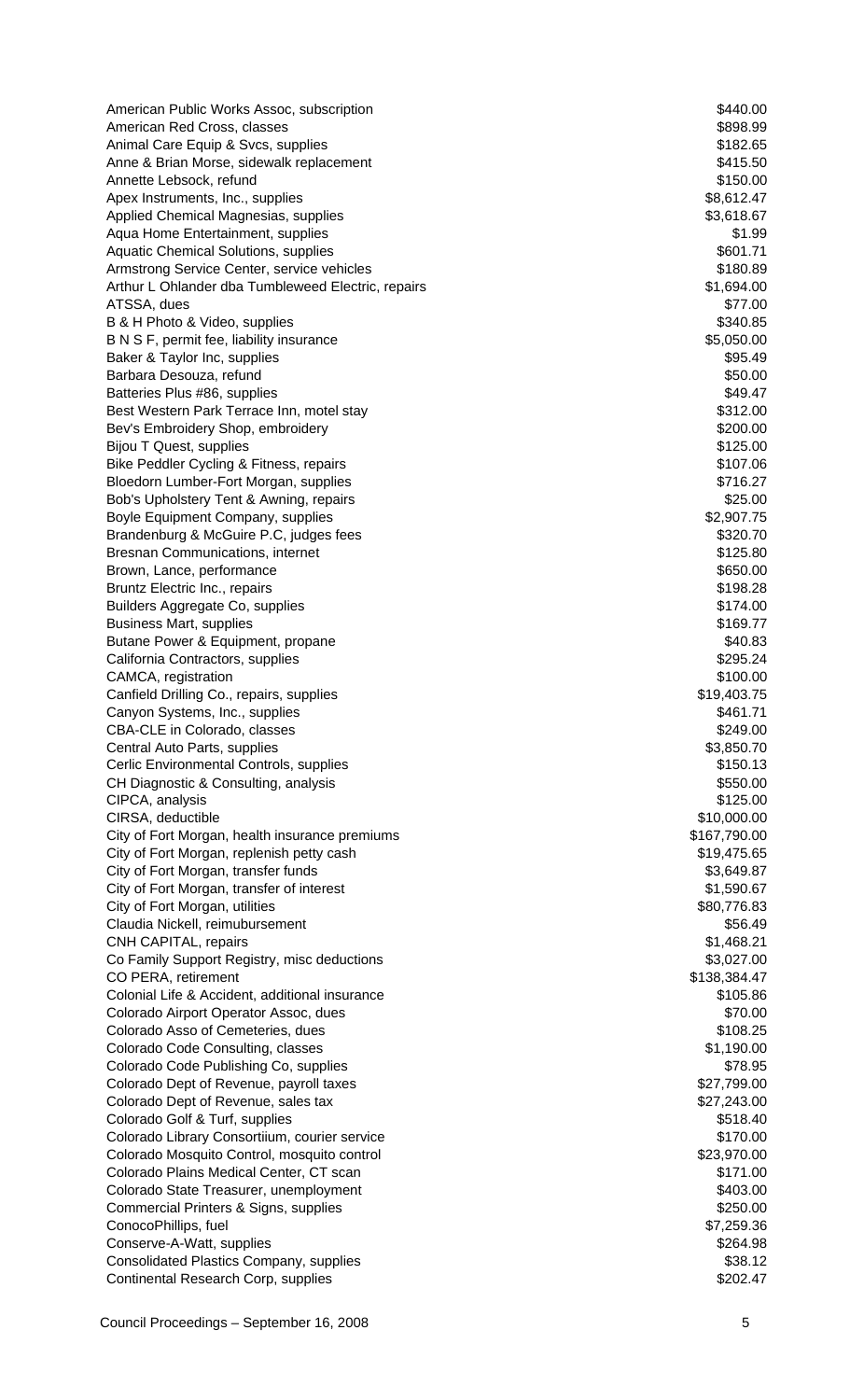| Corporate Express, supplies                                       | \$448.71               |
|-------------------------------------------------------------------|------------------------|
| Cortz Inc. dba In the Swim, supplies                              | \$215.82               |
| Country Hardware & Farm Supply, supplies                          | \$137.33               |
| Country Steak Out, meals                                          | \$101.35               |
| County Express, transportation                                    | \$350.00               |
| Crime Prevention Outreach, subscription                           | \$624.50               |
| Crown Trophy, supplies                                            | \$411.00               |
| Culligan, supplies                                                | \$739.90               |
| CWA Consulting Services, LLC, consulting                          | \$7,185.00             |
| D L T Solutions Inc., subscription<br>Dahl of Ft Morgan, supplies | \$2,090.08<br>\$718.55 |
| Dana Kepner Company, supplies                                     | \$13,854.65            |
| Daniel Dible, reimbursement                                       | \$757.48               |
| Dardanes Tree Service, tree trimming                              | \$850.00               |
| David Johnston, reimbursement                                     | \$1,317.65             |
| Day-Timers, Inc., supplies                                        | \$66.93                |
| DBC Irrigation Supply, supplies                                   | \$3,125.90             |
| Decision Support Technology, annual maintenance                   | \$1,110.00             |
| Dell Marketing L.P., supplies                                     | \$2,997.89             |
| Demco Inc., supplies                                              | \$97.79                |
| Dennys Small Engine & Saw Shop, repairs                           | \$465.63               |
| Diamond Vogel Paint Center, supplies                              | \$364.30               |
| Digital Retirement Solutions, pension                             | \$42,308.51            |
| Discount Tire of Ft. Morgan, tires, tubes                         | \$823.50               |
| Ditch Witch of the Rockies, repairs                               | \$1,473.74             |
| Domino's Pizza, pizza                                             | \$147.55               |
| DPC Industries Inc, supplies                                      | \$5,482.36             |
| Dreiling Drilling Co., Inc., supplies                             | \$80.00                |
| Dutton-Lainson Company, transformers                              | \$9,075.00             |
| E & G Terminal, Inc., supplies                                    | \$508.65               |
| Eastern Colo Drug Task Force, cash match for grant                | \$1,000.00             |
| Eastern Colorado Services, yard care                              | \$1,190.00             |
| Edwards Flowerland & Groc, groceries                              | \$658.67               |
| ELAN, credit card charges                                         | \$7,353.36             |
| Electrical Apparatus Svc., supplies                               | \$147.03               |
| EnviroTech Services, Inc., supplies                               | \$2,048.96             |
| Ermar Golf Cars, car rentals                                      | \$1,107.00             |
| <b>Essential Safety Products, supplies</b>                        | \$199.39               |
| <b>Esther Cooley, supplies</b>                                    | \$5.30                 |
| Falcon Pump & Supply Co., supplies                                | \$387.53               |
| Fall Harvest Car Show, contribution                               | \$4,000.00             |
| Farm Plan, repairs                                                | \$4,236.52             |
| Farmer Brothers, supplies                                         | \$104.90               |
| Farmers State Bank, payroll taxes                                 | \$97,484.57            |
| Fauconier, Corrinthia, refund                                     | \$90.00                |
| Federal Express Corporation, shipping                             | \$18.32                |
| Federal Licensing Inc., licensing                                 | \$125.00               |
| Ferguson Enterprises Inc., supplies                               | \$2,756.40<br>\$11.00  |
| FiberLink Connection, internet<br>First Aid 2000, supplies        | \$112.80               |
| Flat River Agri Inc., supplies                                    | \$385.14               |
| Fleet Services, fuel                                              | \$279.39               |
| Foot-Joy, supplies                                                | \$603.86               |
| Fort Morgan Auto Center, supplies                                 | \$51.83                |
| Fort Morgan Golf Course, meals                                    | \$98.00                |
| Fort Morgan Lions Club, dues                                      | \$675.00               |
| Fort Morgan Medical Group, physicals                              | \$218.00               |
| Fort Morgan Paint Bucket, supplies                                | \$138.69               |
| Fort Morgan Veterinary Clinic, vet charges                        | \$170.50               |
| Fort Morgan Volunteer Fire Dept, fire calls,                      |                        |
| reimbursement                                                     | \$544.50               |
| Fox Valley Systems Inc, supplies                                  | \$555.22               |
| FPPA, AD&D                                                        | \$8,331.60             |
| Frontier Performance Lubricants, supplies                         | \$4,594.11             |
| Ft. Morgan Ladies Golf Assoc, handicap fees                       | \$60.00                |
| Ft. Morgan Mens Golf Assn., handicap fees                         | \$345.00               |
| Fuller & Associates, supplies                                     | \$1,916.79             |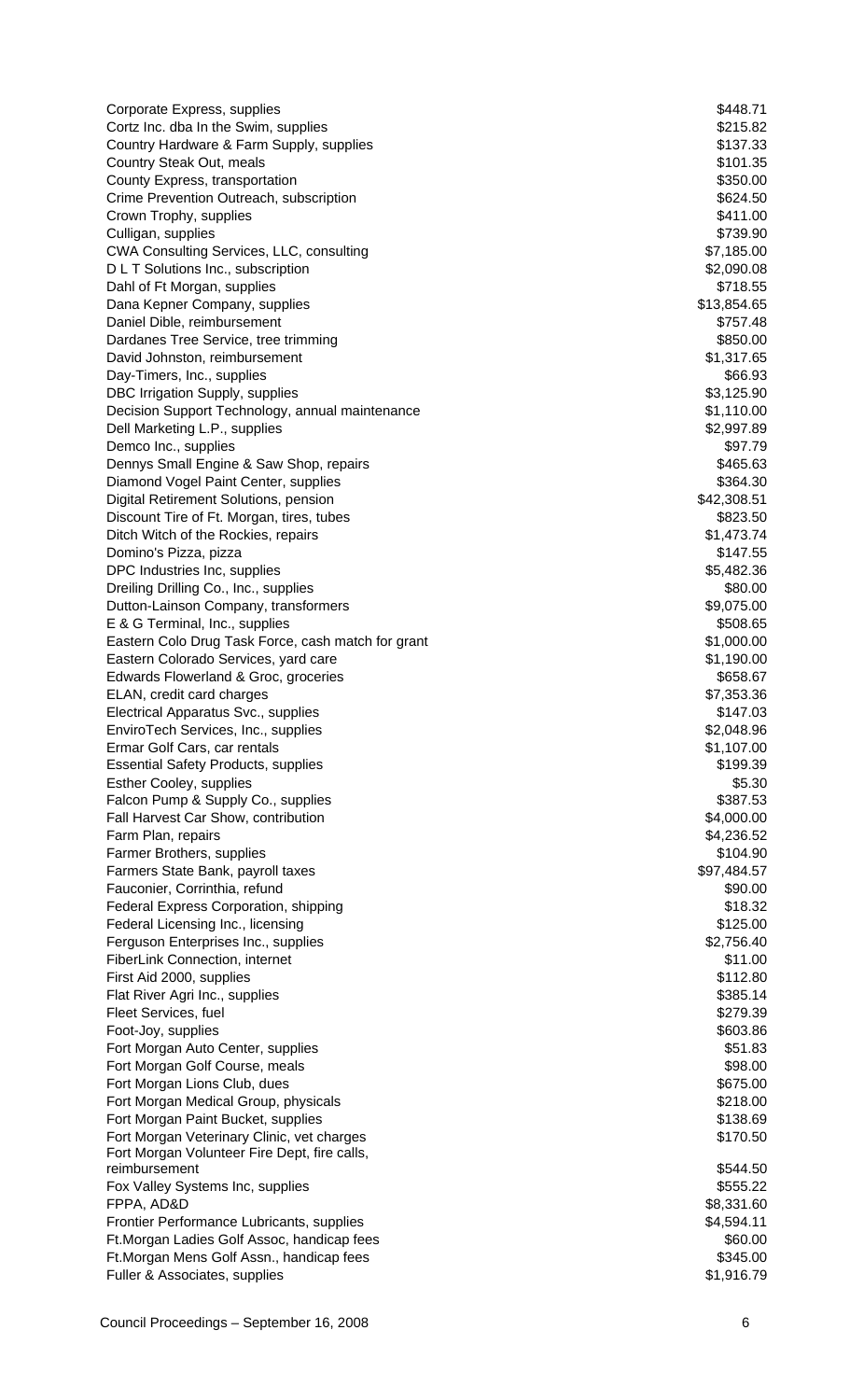G & K Services, uniform & rug cleaning  $$3,849.02$ Garretsons Sport Center, supplies  $$68.69$ Gas Equipment Co of Denver Inc., supplies  $$80.92$ General Chemical Performance Products, supplies  $$7,206.80$ Goble Sampson Associates, supplies  $$312.38$ Godar, Stephen, physicals  $$136.00$ GOVConnection, Inc., supplies  $$383.54$ Grainger, supplies \$1,121.61 Granit Bronz, plaques  $$533.00$ Great Copier Service Inc., shipping  $$10.91$ Guardian, additional insurance \$3,342.35 Hach Company, supplies  $$253.58$ Harbart, Vernon, replenish petty cash  $$106.51$ Harrington Industrial Plastics, supplies **\$31.57** and the state of the state  $$31.57$ HD Supply Waterworks, LTD, supplies  $$563.96$ Helena Chemical Company, supplies  $$2,135.00$ Hewlett-Packard Company, supplies  $$692.00$ High Country Beverage Corp., beer \$923.80 Hill Petroleum, fuel **\$6,908.91** and \$6,908.91 Hogan, Bruce, TKD Instructor  $$340.00$ Hornung's Golf Products, supplies \$194.30 Hotline Electrical Sales, supplies  $$723.64$ Humana Insurance Co. Inc., additional insurance  $$197.63$ Hutton, supplies  $$343.55$ Impressions By Bird, LLC, supplies  $$753.50$ IN STOCK NOW, Inc., supplies  $$117.74$ Ingram Book Company, supplies  $$3,357.02$ Insignia Specialty Coatings, supplies  $$141.22$ Interstate Battery of the Rockies, supplies  $$67.95$ Iron Mountain Records Mgmt, shredding **\$148.04** \$148.04 IVIEW Diagnostics, Inc., radiology **\$29.00 \$29.00 \$29.00** J & A Traffic Products, supplies  $$1,771.00$ Johnson, Holscher & Company, final audit billing  $$3,500.00$ Judith Faulkner, refund \$35.00 KAPCO, supplies  $$988.42$ Katie Cornelius, refund  $$40.00$ Kauffman Pest Control Company, pest control  $\sim$  \$65.00 Kaye Kaiser, reimbursement **\$211.12** S211.12 Keith Okamoto, tennis instructor  $$111.00$ Kelly Arnold, reimbursement **\$69.60** Network and the set of the set of the set of the set of the set of the set of the set of the set of the set of the set of the set of the set of the set of the set of the set of the set Kentec Communications Inc., internet, websites, pager \$235.48 KFTM/KBRU, ads \$1,250.00 Kimberly Mischnick, refund  $$180.00$ Kinetic Leasing, sweeper payment  $$8,412.00$ Knight Pest Control LLC, pest control  $\blacktriangleright$ Kriz Davis Company, supplies  $$2,120.82$ KVA Supply Company, supplies  $$307.92$ L L Johnson Distributing, supplies  $$1,344.56$ L. N. Curtis & Sons, supplies \$64.11<br>
LaFarqe West, Inc., supplies \$1,170.54 LaFarge West, Inc., supplies Language Line Services, interpretation  $$42.58$ Laser Technology Inc., supplies \$436.00 Lebsock Repair Service In, repairs  $$208.02$ Lexis Nexis, filing charges  $\sim$  37.20 Linda F Howell, TKD Instructor  $$340.00$ Link Dynamics, Inc., consulting  $$2,340.00$ Lyle Signs, Inc., signs  $$236.09$ M Chemical Company, Inc., supplies  $$2,451.49$ M E A N, purchased power  $$1,269,739.71$ M.I. Sports & Casuals, supplies  $$2,486.40$ Masek Golf Car Company, repairs  $$720.00$ Maverick's Grill, meals \$260.00 McAtee Construction Company, supplies  $$2,371.25$ McDonald Physical Therapy, pre-employment screens  $$60.00$ McDonald's, meals  $$47.68$ Mclaughlin Water Engineers Ltd, consulting  $$1,082.20$ McPhilomy Commercial Products, supplies  $$409.14$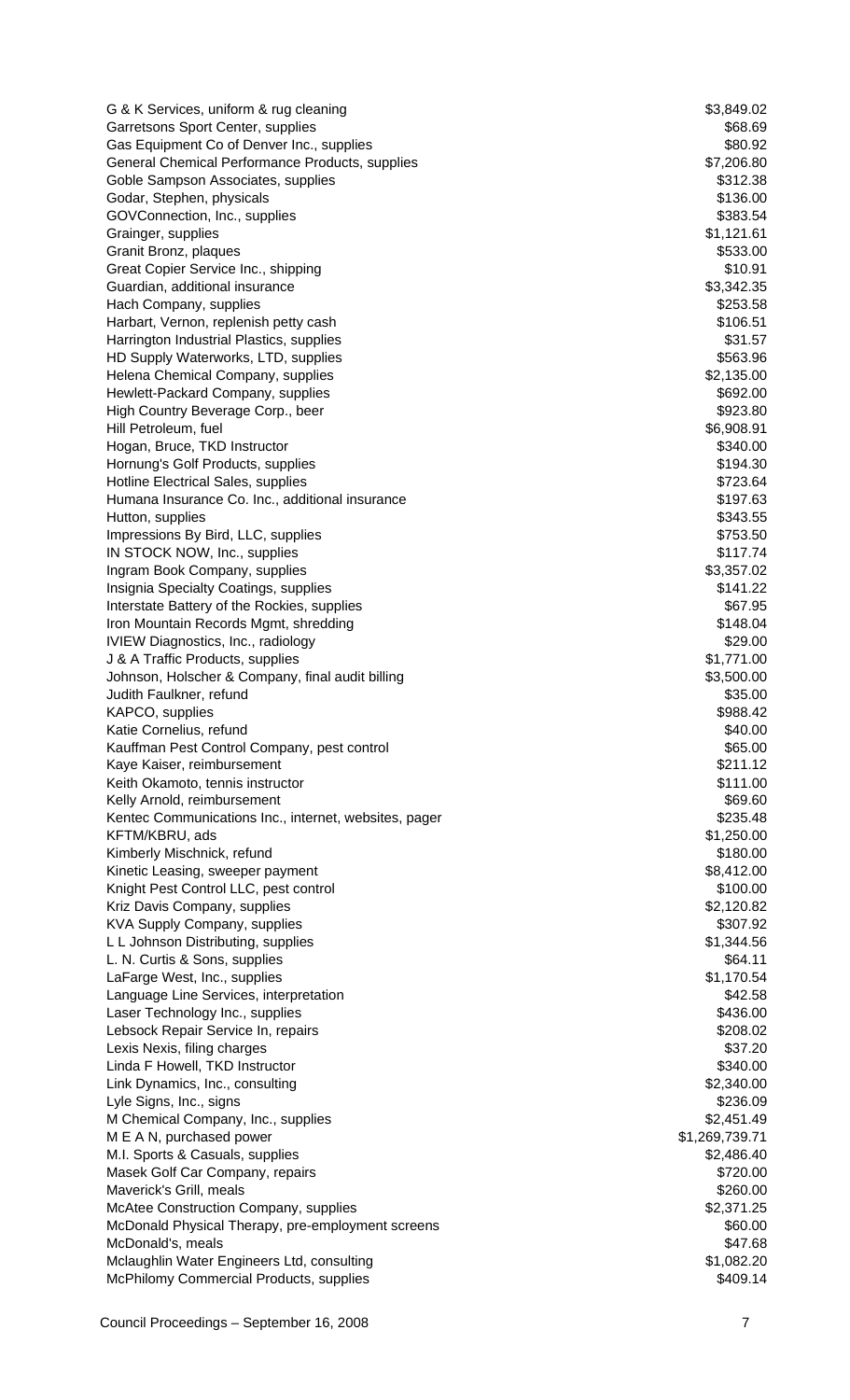Mercury Instruments, Inc., supplies  $$2,579.94$ Midwest Gas & Grocery, LLC, fuel \$11,793.85 Midwestern Millwright, supplies  $$106.85$ Millers Landscaping, supplies  $$19.13$ Miracle Recreation Equip, supplies  $$57.78$ Model Cleaners Inc., drycleaning  $$317.13$ Morgan Community College, classes **\$89.60** and the state of the state of the state of the state of the state of the state of the state of the state of the state of the state of the state of the state of the state of the st Morgan Community College, sponsor  $$400.00$ Morgan Conservation District, supplies  $$30.00$ Morgan County Central Services, fuel **\$4,055.06**  $$4,055.06$ Morgan County Dept Solid Waste, landfill charges  $$23,124.95$ Morgan County Fair, contribution **\$989.30** and the state of the state of the state of the state of the state of the state of the state of the state of the state of the state of the state of the state of the state of the st Morgan County General Fund, phone charges  $$129.82$ Morgan County Rural Elec Assoc, utilities  $$5,004.91$ Morgan County Signs, sign  $$255.00$ Morgan Cty Quality Water, utilities **\$231.20** \$231.20 Morgan Sand & Gravel Inc., supplies  $$484.78$ Mr. D's Ace Home Center, supplies  $$2,414.23$ Municipal Treatment Equipment, supplies \$530.00 Murdoch's Farm/Ranch Supp, supplies  $$1,728.80$ N A F T O, class \$190.00 Nathan, Bremer Dumm, & Meyers, PC, legal research \$296.00 Nation Engineering Services, consulting  $$560.00$ National Assoc for Court Manangement, dues \$125.00 National Public Gas Agency, purchased gas  $$575,595.23$ Neopost Leasing, quarterly lease payment  $$502.38$ Neve's Uniforms Inc., uniforms  $\frac{1}{8671.18}$ New World Systems, conference  $$945.00$ Newco Incorporated, supplies  $$149.18$ Niagara Conservation Corp., supplies  $$1,534.80$ Nichole Wooldridge, supplies  $$40.00$ Northeast Fire Safety, supplies  $\$61.00$ Northern Colorado Electric LLC, repairs  $$218.20$ Northern Colorado Paper Inc, supplies  $$1,555.91$ Northern Safety Co Inc., supplies  $$81.75$ OCPO, application  $$480.00$ Office Depot Card Plan, supplies **\$855.71** (1)  $\frac{1}{2}$  (1)  $\frac{1}{2}$  (1)  $\frac{1}{2}$  (1)  $\frac{1}{2}$  (1)  $\frac{1}{2}$  (1)  $\frac{1}{2}$  (1)  $\frac{1}{2}$  (1)  $\frac{1}{2}$  (1)  $\frac{1}{2}$  (1)  $\frac{1}{2}$  (1)  $\frac{1}{2}$  (1)  $\frac{1}{2}$  (1)  $\frac{1}{2$ Pam Faro, preformance  $$250.00$ Part Smart Carquest, supplies  $$374.53$ Pawnee Buttes Seed Inc., supplies  $$450.00$ PayFlex Systems USA, Inc., admin fee  $$220.00$ PayFlex Systems USA, Inc., Sect 125 plan  $\blacksquare$ Pepsi-Cola, pop \$485.35 PERA 401K, contributions \$14,299.42 Perkins, Jane, reimbursement  $$8.68$ Pets R People Too, shipping  $$125.57$ Ping Inc, supplies  $$125.87$ Pinnacol Assurance, deductible, installment \$20,307.50 Pioneer Distributing, beer \$305.00 Police, subscription  $$20.00$ Polydyne, Inc., supplies  $$1,045.00$ Premiumwear, Inc., supplies  $$1,545.84$ Pre-Paid Legal Services,, misc deductions  $$270.05$ Professional Leverage Inc, pre-employment screens \$271.48 Quest Diagnostics, pre-employment screens  $$71.76$ Qwest, telephone  $$3,327.12$ Rachel M. Brown, refund \$50.00 Railroad Management Company, rent \$247.50 Ransom Boone Excavating, excavating  $$8,948.50$ Recreonics., Inc., supplies  $$252.26$ Red Arrow Manufacturing, aeration fountain  $$5,026.50$ Rhomar Industries, Inc., supplies  $$926.25$ Rhonda Meininger, refund \$30.00 Riverside Co Dept of Child Services, misc deductions **\$124.59** \$124.59 RMWEA, dues \$35.00 Roadway Inn, motel stay \$416.00 Robert Miller, refund \$25.00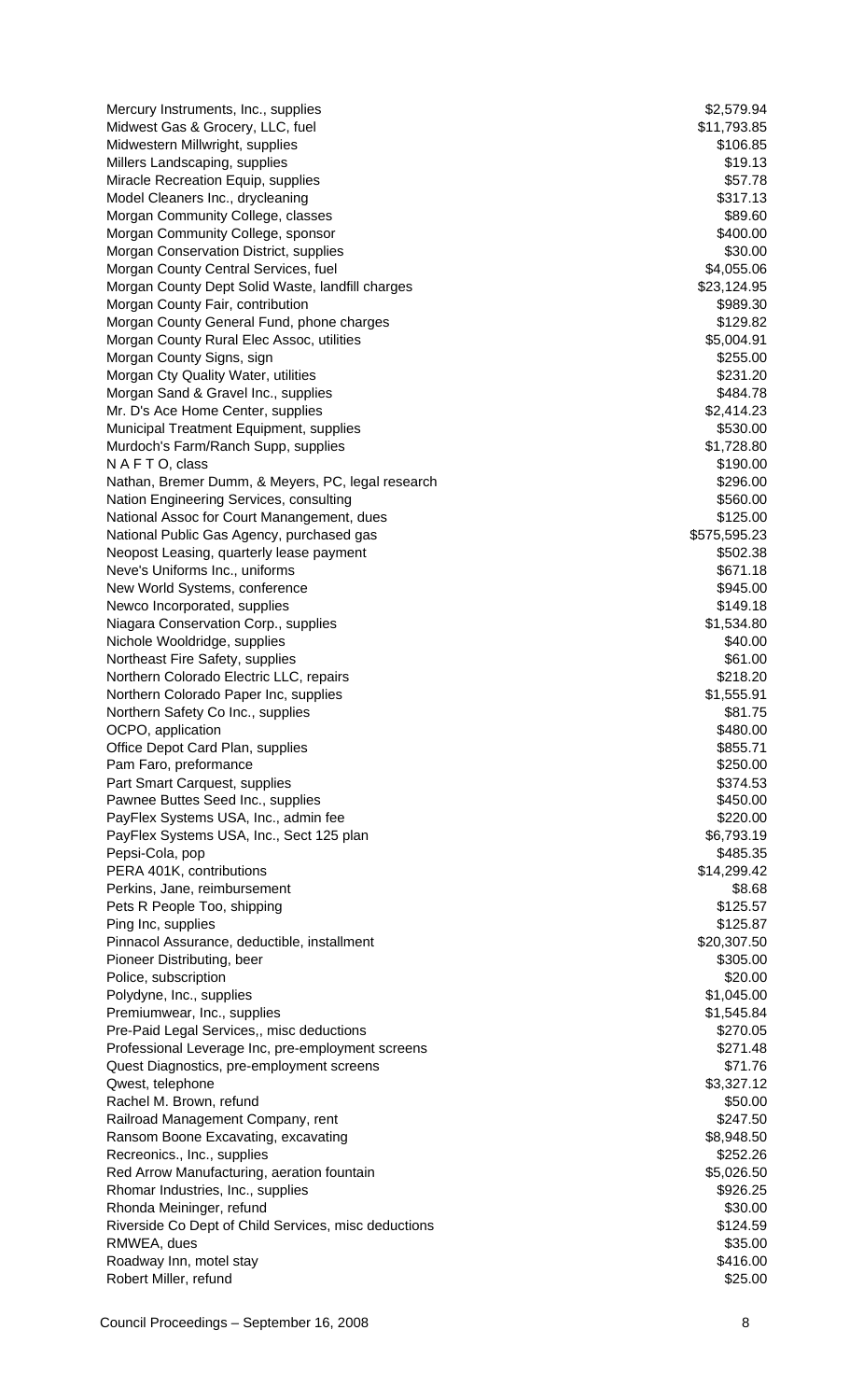Rocco's Grotto, meals **\$110.00 State of the Control** Control of the Control Control Control Control Control Control Control Control Control Control Control Control Control Control Control Control Control Control Control Rocky Mountain Pavement Inc., supplies  $$7,500.00$ Roger Mark Shaver, performance  $$185.00$ Ruders HVAC+, repairs  $$3,051.10$ Rudy's GTO, fuel \$152.54 Ruhl Distributing Company, supplies  $$1,366.14$ Ruppel's Auto & Truck Repair, service vehicles  $$350.14$ Ruppels Plumbing & Heating, repairs \$110.00 Ryan Herco Products Corp., supplies  $$46.62$ S & B Refrigeration, repairs  $$335.00$ S & S Worldwide, Inc., supplies  $$1,010.71$ Safety & Construction Supply, supplies  $$80.92$ Safety Systems, inspection  $$182.00$ Safeway Stores Inc., supplies  $$25.94$ Sailsbery Supply Company, supplies  $$416.39$ Service Master, janitorial service **\$3,220.00** \$3,220.00 SESAC, Inc., licensing  $$256.00$ Share Corporation, supplies  $$210.19$ Share, Inc., refund \$150.00 Shedd, Donald, replenish petty cash  $$140.03$ Sheila Bass, reimbursement  $$50.00$ Sherwin-Williams, supplies  $$772.56$ Sheryl Groves, TKD Instructor  $$340.00$ Silerio, Martha R., translation services \$200.00 Simplot Partners, supplies  $$1,788.00$ Society for Human Resource Mgt, subscription  $$160.00$ Star Athletic Club, membership dues \$424.84 Stuart C Irby Co., supplies  $$16,988.45$ Summit Emergency Equipment, supplies  $$690.00$ Sunrise Environmental Scientific, supplies  $$804.96$ Sunrise Optimist Club, dues \$49.00 Tamora Mayhugh, refund \$200.00 Team Laboratory Chemical Corp, supplies  $$1,497.50$ Thatcher Company, supplies  $$1,200.00$ The Fort Morgan Times, ads, subscriptions  $$3,112.00$ The Glove Wagon, supplies  $$221.00$ The Paper Chase, subpoena service  $$57.20$ Thomas Survey Services LLC, consulting  $$492.00$ Tiffany Rosengrant, performance \$200.00 TITLEIST, supplies \$2,059.54 To Golf, supplies  $$524.00$ Tri-Anim Health Services, supplies  $$190.64$ Tri-Pacific Supply Inc., supplies  $$495.28$ Underwriters Laboratories, supplies  $$445.00$ Unique Embroidery & Engraving, supplies  $$1,044.20$ United Parcel Service, shipping  $$55.10$ United Way of Morgan County, contributions  $$318.50$ UNUM Provident, life insurance premium  $$2,682.79$ US FoodService, Inc., supplies  $$4,016.09$ USABlueBook, supplies \$388.12 Utility Notification, locate tickets **\$221.10** and the state of the state of the state of the state of the state of the state of the state of the state of the state of the state of the state of the state of the state of th Vanessa Jaquez, refund \$10.00 Viaero Wireless, monthly service **by a struck of the COVID-12-Viaero COVID-12-Viaero (Viaero S2,084.13** Victim Services Program, victim service fees \$260.00 Victory Sales, supplies  $\frac{1}{100}$  S645.50 Vision Service Plan, additional insurance **\$1,308.47** VWR International, Inc., supplies  $$348.63$ Wagner Equipment Co., supplies  $$795.43$ Wagner Rents, rentals **\$350.48** S350.48 Wal-Mart, supplies  $$2,141.90$ Warehouse Supply Inc., supplies  $$130.01$ Waste Management of N E C, trash service **\$3,321.47** \$3,321.47 Wells, Jeffrey, reimbursement  $$295.42$ Wesco Distribution Inc., supplies  $$4,964.33$ West Group Payment Center, information charges  $$250.60$ Westcrete Concrete Const., concrete replacement  $$517.19$ Westek Rental LLC, rentals, supplies  $$576.47$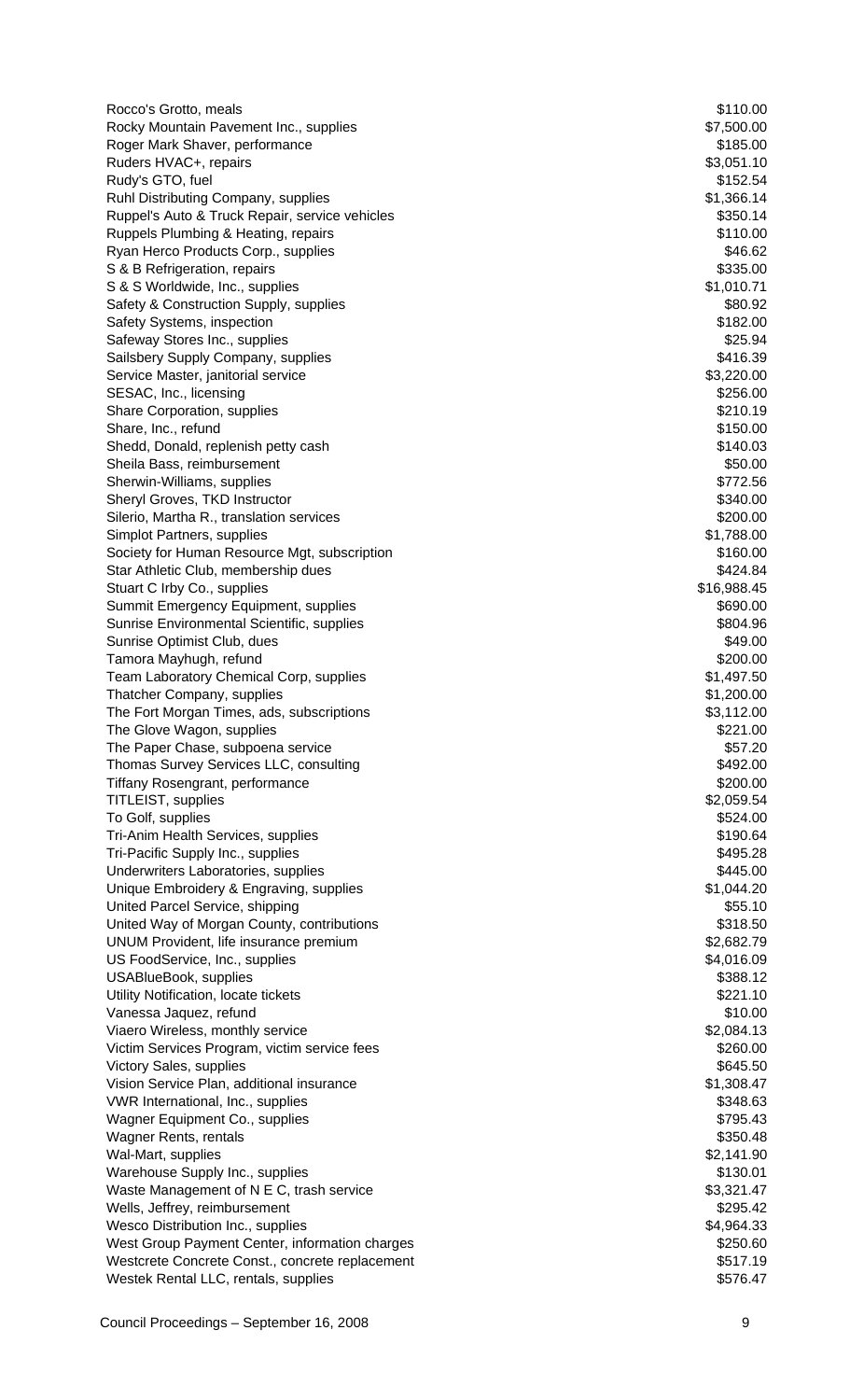| Western Area Power Admin, purchased power        | \$409,021.85   |
|--------------------------------------------------|----------------|
| Western United Electric Supply Corp., supplies   | \$38,217.08    |
| Wiggins Auto Supply LLC, supplies                | \$72.45        |
| Wiggins Electric, repairs                        | \$2,746.87     |
| Wiggins Telephone Association, telephone charges | \$146.27       |
| Wilson Golf Division, supplies                   | \$174.71       |
| Wireless Advanced Comm, supplies, installation   | \$9,912.50     |
| Xcel Energy, utilities                           | \$4,823.39     |
| Xerox Corporation, base charges, copy count      | \$1,715.61     |
| Young, Tara, fitness instructor                  | \$186.85       |
| Total Disbursements - August 2008                | \$3,410,480.54 |

# **Payroll Report – August 2008**

| ALBERT, CLARENCE, T   | \$322.40   | BRAGG, ROBERT, E         | \$927.65   |
|-----------------------|------------|--------------------------|------------|
| ALBERT, CLARENCE, T   | \$602.74   | BRENEMAN, KENNETH, D, JR | \$1,374.19 |
| ALBERT, CLARENCE, T   | \$602.74   | BRENEMAN, KENNETH, D, JR | \$1,317.01 |
| ALBRANDT, HERMAN, E   | \$1,640.10 | BRENEMAN, KENNETH, D, JR | \$1,573.47 |
| ALBRANDT, HERMAN, E   | \$1,640.10 | BRETZ, BARBARA, J        | \$799.97   |
| ALBRANDT, HERMAN, E   | \$1,710.79 | BRETZ, BARBARA, J        | \$786.67   |
| ANGUIANO, JUAN, M     | \$108.66   | BRETZ, BARBARA, J        | \$843.14   |
| ANGUIANO, JUAN, M     | \$54.33    | BRISTOL, DUANE, D        | \$1,754.05 |
| ANGUIANO, JUAN, M     | \$217.32   | BRISTOL, DUANE, D        | \$1,563.69 |
| ARNDT, DAVID, A       | \$1,536.16 | BRISTOL, DUANE, D        | \$1,487.97 |
| ARNDT, DAVID, A       | \$1,373.51 | BROST, COLLETTE, J       | \$998.29   |
| ARNDT, DAVID, A       | \$1,403.42 | BROST, COLLETTE, J       | \$937.24   |
| ARROYO, MIGUEL, H     | \$693.17   | BROST, COLLETTE, J       | \$1,017.90 |
| ARROYO, MIGUEL, H     | \$705.01   | BROWN, STEVEN, J         | \$1,228.24 |
| ARROYO, MIGUEL, H     | \$684.61   | BROWN, STEVEN, J         | \$1,446.45 |
| BAILEY, JON, LEE      | \$35.66    | BROWN, STEVEN, J         | \$1,216.00 |
| BAIN, JOHN, D         | \$1,977.79 | CANTIN, BRIAN, J         | \$1,408.89 |
| BAIN, JOHN, D         | \$1,850.43 | CANTIN, BRIAN, J         | \$1,644.09 |
| BAIN, JOHN, D         | \$1,874.11 | CANTIN, BRIAN, J         | \$1,410.89 |
| BASS, SHEILA, R       | \$896.41   | CANTIN, STEPHEN, J       | \$257.43   |
| BASS, SHEILA, R       | \$882.55   | CANTIN, STEPHEN, J       | \$384.15   |
| BASS, SHEILA, R       | \$949.06   | CARPENTER, TAYLOR, L     | \$513.86   |
| BEHRENDS, TONY, R     | \$1,042.01 | CARPENTER, TAYLOR, L     | \$316.99   |
| BEHRENDS, TONY, R     | \$1,162.34 | CARPENTER, TAYLOR, L     | \$210.22   |
| BEHRENDS, TONY, R     | \$1,109.75 | CARR, LARRY, B           | \$1,451.57 |
| BENHAM, EVAN, K       | \$61.33    | CARR, LARRY, B           | \$1,438.57 |
| BENHAM, EVAN, K       | \$66.91    | CARR, LARRY, B           | \$1,451.57 |
| BENHAM, ROSS, D       | \$388.97   | CARTER, LARISSA, C       | \$452.23   |
| BENHAM, ROSS, D       | \$455.27   | CARTER, LARISSA, C       | \$514.63   |
| BENHAM, ROSS, D       | \$233.13   | CARTER, LARISSA, C       | \$183.40   |
| BERNHARDT, KYLE, S    | \$332.12   | CAWLEY, DAVID, WAYNE     | \$912.56   |
| BERNHARDT, KYLE, S    | \$375.58   | CAWLEY, DAVID, WAYNE     | \$790.42   |
| BERNHARDT, KYLE, S    | \$176.71   | CAWLEY, DAVID, WAYNE     | \$920.43   |
| BLACK, MARK, R        | \$862.50   | CELESTINO, GILBERT       | \$671.06   |
|                       | \$834.96   | CELESTINO, GILBERT       | \$671.06   |
| BLACK, MARK, R        |            |                          |            |
| BLACK, MARK, R        | \$900.81   | CELESTINO, GILBERT       | \$714.48   |
| BOEHM, MILTON, L, III | \$969.11   | CERVANTES, MARIO, J      | \$410.51   |
| BOEHM, MILTON, L, III | \$1,032.37 | CERVANTES, MARIO, J      | \$476.46   |
| BOEHM, MILTON, L, III | \$1,146.44 | CERVANTES, MARIO, J      | \$396.53   |
| BOSLEY, CATHERINE, C  | \$988.68   | CHILCOTE, CARLY, D       | \$534.35   |
| BOSLEY, CATHERINE, C  | \$902.08   | CHILCOTE, CARLY, D       | \$627.72   |
| BOSLEY, CATHERINE, C  | \$1,397.84 | CHILCOTE, CARLY, D       | \$192.17   |
| BOSTRON, CHRISTINA, R | \$914.90   | CHURCH, MITCHELL, M      | \$740.56   |
| BOSTRON, CHRISTINA, R | \$914.90   | CHURCH, MITCHELL, M      | \$680.74   |
| BOSTRON, CHRISTINA, R | \$989.76   | CHURCH, MITCHELL, M      | \$1,253.68 |
| BOWER, ROCKY          | \$1,616.22 | CHWIEDOR, LUKE, R        | \$875.56   |
| BOWER, ROCKY          | \$1,586.32 | CHWIEDOR, LUKE, R        | \$883.07   |
| BOWER, ROCKY          | \$1,616.23 | CHWIEDOR, LUKE, R        | \$914.15   |
| BRACKETT, CYNTHIA, L  | \$1,193.99 | CLARK, MARK, C           | \$1,291.15 |
| BRACKETT, CYNTHIA, L  | \$1,193.99 | CLARK, MARK, C           | \$1,291.15 |
| BRACKETT, CYNTHIA, L  | \$1,202.89 | CLARK, MARK, C           | \$1,291.15 |
| BRAGG, ROBERT, E      | \$861.54   | COFFIN, CLINTON, M       | \$1,164.04 |
| BRAGG, ROBERT, E      | \$875.47   | COFFIN, CLINTON, M       | \$1,132.86 |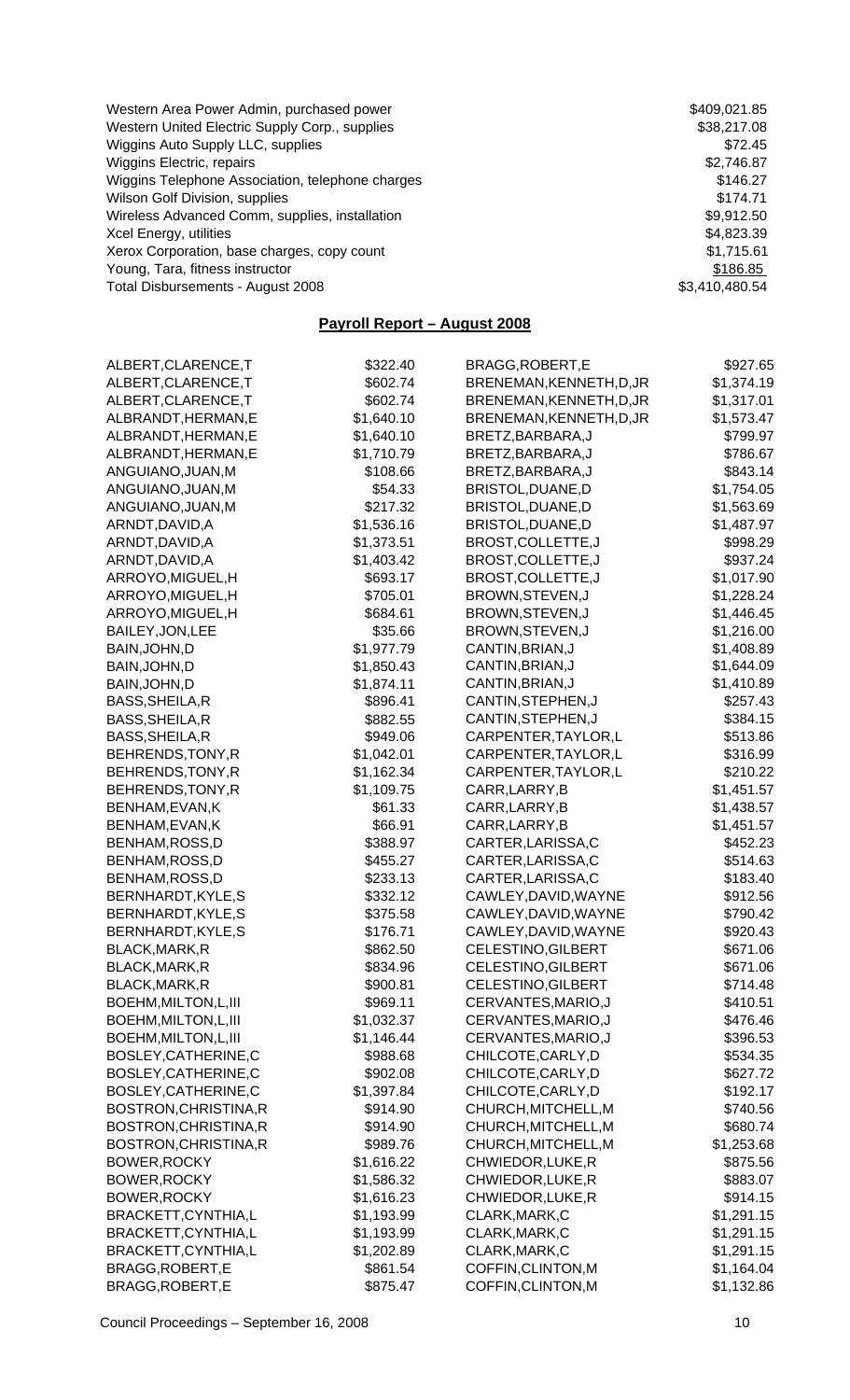| COFFIN, CLINTON, M       | \$1,202.03               | EDDY, GARY, AARON                      | \$1,639.66               |
|--------------------------|--------------------------|----------------------------------------|--------------------------|
| COLUMBIA, SHELLY, A      | \$97.53                  | EDDY, GARY, AARON                      | \$1,598.55               |
| COLUMBIA, SHELLY, A      | \$264.76                 | ELLIOTT, LINDA, SUE                    | \$1,031.26               |
| COLUMBIA, SHELLY, A      | \$125.23                 | ELLIOTT, LINDA, SUE                    | \$999.09                 |
| COOK,CORY, V             | \$801.63                 | ELLIOTT, LINDA, SUE                    | \$1,031.27               |
| COOK,CORY,V              | \$763.89                 | ENGLISH, FELICIA, A                    | \$1,179.90               |
| COOK,CORY,V              | \$1,000.63               | ENGLISH, FELICIA, A                    | \$1,179.90               |
| COOK, ERIK, A            | \$906.30                 | ENGLISH, FELICIA, A                    | \$1,239.96               |
| COOK, ERIK, A            | \$906.30                 | ERICKSON, PAUL, D                      | \$1,334.69               |
| COOK, ERIK, A            | \$943.61                 | ERICKSON, PAUL, D                      | \$1,360.45               |
| COOLEY, ESTHER, R        | \$103.12                 | ERICKSON, PAUL, D                      | \$1,354.80               |
| COOLEY, ESTHER, R        | \$135.92                 | ERTLE, ANDREA, E                       | \$419.51                 |
| COOLEY, ESTHER, R        | \$91.40                  | ERTLE, ANDREA, E                       | \$419.52                 |
| COOPER, NIKKIE, A        | \$1,023.42               | ERTLE, ANDREA, E                       | \$419.51                 |
| COOPER, NIKKIE, A        | \$1,023.43               | EURICH, VINCENT, CRAIG                 | \$1,683.08               |
| COOPER, NIKKIE, A        | \$1,047.18               | EURICH, VINCENT, CRAIG                 | \$1,576.75               |
| COUP, KURT               | \$1,063.65               | EURICH, VINCENT, CRAIG                 | \$1,926.96               |
| COUP, KURT               | \$1,008.11               | EURICH, YOLANDA, L                     | \$1,089.92               |
| COUP, KURT               | \$1,195.38               | EURICH, YOLANDA, L                     | \$1,063.41               |
| COVEY, ROBERT, V         | \$1,041.27               | EURICH, YOLANDA, L                     | \$1,114.08               |
| COVEY, ROBERT, V         | \$991.42                 | EVINS, ROBERT, H                       | \$1,437.45               |
| COVEY, ROBERT, V         | \$1,081.27               | EVINS, ROBERT, H                       | \$1,424.45               |
| CRONE, JARED, R          | \$1,483.24               | EVINS, ROBERT, H                       | \$1,437.43               |
| CRONE, JARED, R          | \$1,461.31               | EYESTONE, BEVERLY, J                   | \$289.76                 |
| CRONE, JARED, R          | \$1,456.66               | EYESTONE, BEVERLY, J                   | \$289.76                 |
| CROSBY, DENISE, K        | \$862.53                 | EYESTONE, BEVERLY, J                   | \$289.76                 |
| CROSBY, DENISE, K        | \$862.53                 | FAZ, ELISEO                            | \$650.14                 |
| CROSBY, DENISE, K        | \$868.49                 | FAZ, ELISEO                            | \$642.08                 |
| DAHL, BRITTNEY, A        | \$198.97                 | FAZ, ELISEO                            | \$646.11                 |
| DAHL, BRITTNEY, A        | \$80.48                  | FLORES, ALEJANDRO                      | \$162.99                 |
| DAHL, COLE, A            | \$6.36                   | FLORES, ALEJANDRO                      | \$119.72                 |
| DAHL, COLE, A            | \$9.54                   | FLORES, ALEJANDRO                      | \$54.33                  |
| DARNELL, JACK, L         | \$184.70                 | FLORES, ALEJANDRO                      | \$325.98                 |
| DAVIS, KEVIN, A          | \$331.15                 | FLORES, ALEJANDRO(ALEX)                | \$53.68                  |
| DAVIS, KEVIN, A          | \$182.78                 | FLORES, ALEJANDRO(ALEX)                | \$189.07                 |
| DAVIS, KEVIN, A          | \$156.98                 | FOLKEDAHL, NICKOLAS                    | \$352.97                 |
| DAVIS, THOMAS, L         | \$1,756.31               | FOLKEDAHL, NICKOLAS                    | \$406.63                 |
| DAVIS, THOMAS, L         | \$1,740.21               | FOLKEDAHL, NICKOLAS                    | \$184.82                 |
| DAVIS, THOMAS, L         | \$1,725.44               | FORBES, ERIC, C                        | \$439.55                 |
| DEAL, SHAROL, LYN        | \$90.55                  | FORBES, ERIC, C                        | \$231.38                 |
| DEWEY, ALFRED, A         | \$969.36                 | FRIES, JANE, E                         | \$1,075.26               |
| DEWEY, ALFRED, A         | \$879.46                 | FRIES, JANE, E                         | \$1,066.41               |
| DEWEY, ALFRED, A         | \$908.07                 | FRIES, JANE, E                         | \$1,112.34               |
| DIAZ, JOSIE, M           | \$1,472.79               | FRISBIE, BRITTANY, A                   | \$106.72                 |
| DIAZ, JOSIE, M           | \$1,080.00               | FRISBIE, BRITTANY, A                   | \$18.62                  |
| DIAZ, JOSIE, M           | \$1,079.99               | FRITZLER, ELLEN, T                     | \$461.10                 |
| DIENER, POLLY, A         | \$195.86                 | FRITZLER, ELLEN, T                     | \$435.80                 |
| DIENER, POLLY, A         | \$103.12                 | FRITZLER, ELLEN, T                     | \$230.74                 |
| DILLINGER, MICHAEL, D    | \$915.75                 | FRITZLER, GARY, L                      | \$981.09                 |
| DILLINGER, MICHAEL, D    | \$870.45                 | FRITZLER, GARY, L                      | \$1,014.57               |
| DILLINGER, MICHAEL, D    | \$1,237.87               | FRITZLER, GARY, L                      | \$1,081.39               |
| DIXON, JENNIFER, ANN     | \$665.39                 | FRYE, CYNTHIA, L                       | \$317.56                 |
| DIXON, JENNIFER, ANN     | \$592.46                 | FRYE, CYNTHIA, L                       | \$450.90                 |
| DIXON, JENNIFER, ANN     | \$771.66                 | FRYE, CYNTHIA, L                       | \$346.99                 |
| DOLL, ROGER, L           | \$1,433.36               | GAGLIANO, ANTHONY, M                   | \$1,147.29               |
| DOLL, ROGER, L           | \$1,378.70               | GAGLIANO, ANTHONY, M                   | \$1,103.29               |
| DOLL, ROGER, L           | \$1,471.33               | GAGLIANO, ANTHONY, M                   | \$1,147.29               |
| DREESSEN, GARY, L        | \$1,642.83               | GARCIA, CARLOS, R<br>GARCIA, CARLOS, R | \$435.72                 |
| DREESSEN, GARY, L        | \$1,611.63               | GARCIA, CARLOS, R                      | \$435.72                 |
| DREESSEN, GARY, L        | \$1,659.07<br>\$1,282.16 | GARCIA, WILLIAM, P                     | \$1,001.72<br>\$1,238.50 |
| DUKE, DOAK<br>DUKE, DOAK | \$1,209.69               | GARCIA, WILLIAM, P                     | \$1,226.66               |
| DUKE, DOAK               | \$1,421.26               | GARCIA, WILLIAM, P                     | \$1,271.01               |
| DUNEHOO, ANDREW, L       | \$1,064.58               | GARVIN, SIMONE, F                      | \$18.75                  |
| DUNEHOO, ANDREW, L       | \$1,007.63               | GARVIN, SIMONE, F                      | \$9.37                   |
| DUNEHOO, ANDREW, L       | \$1,078.81               | GARVIN, SIMONE, F                      | \$18.75                  |
| EDDY, GARY, AARON        | \$1,834.40               | GEARHART, VINCENT, P                   | \$40.38                  |
|                          |                          |                                        |                          |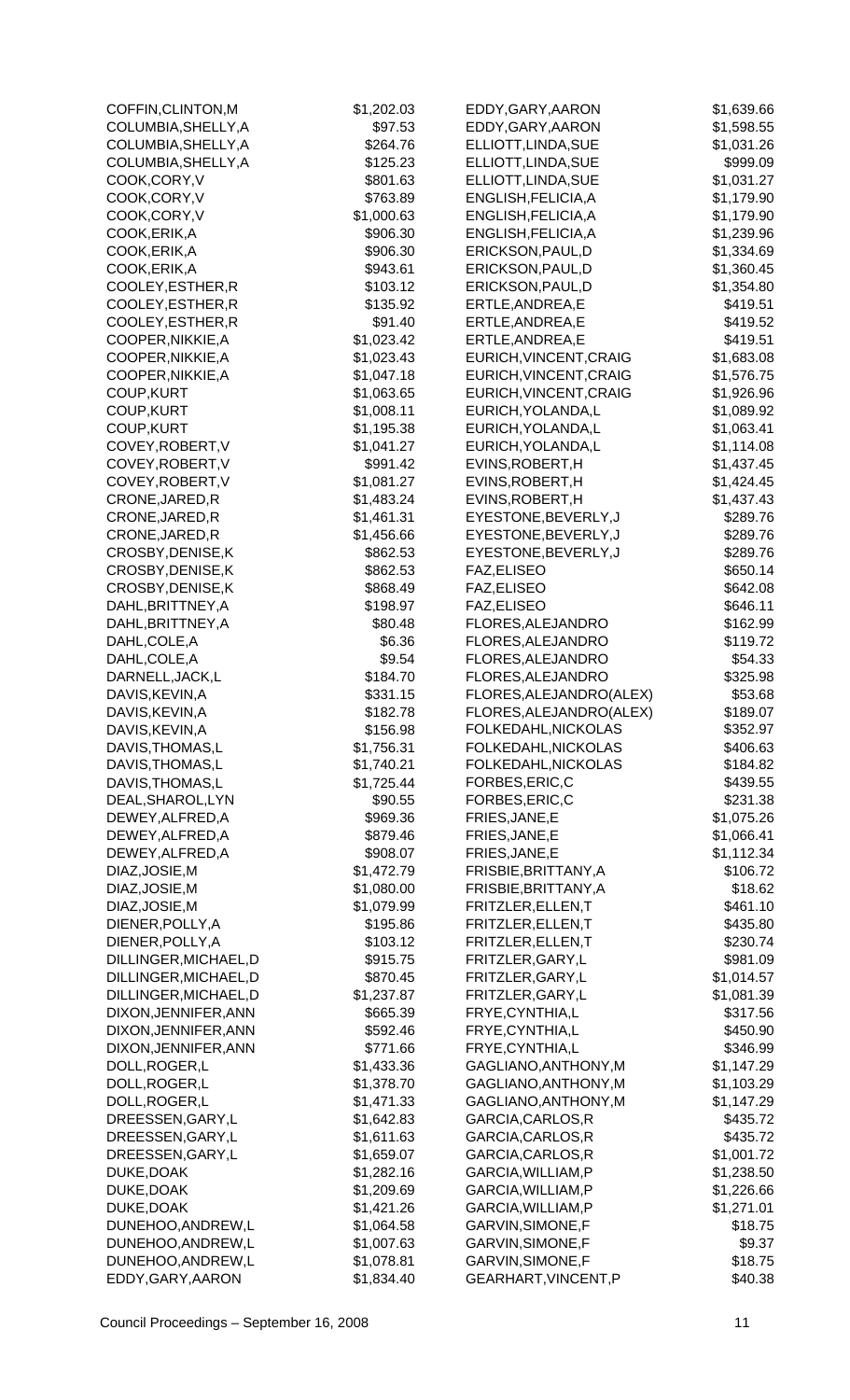| GESICK, MYRANDA, R      | \$362.56   | HOBBS, JOSEPH          | \$541.16   |
|-------------------------|------------|------------------------|------------|
| GESICK, MYRANDA, R      | \$329.43   | HOCHANADEL, ANTHONY, C | \$283.59   |
| GIVENS, DREW, A         | \$1,003.90 | HOCHANADEL, ANTHONY, C | \$693.04   |
| GIVENS, DREW, A         | \$1,003.88 | HOCHANADEL, ANTHONY, C | \$193.89   |
| GIVENS, DREW, A         | \$1,220.77 | HOCHANADEL, ANTHONY, L | \$115.90   |
| GIVENS, MATTHEW, L      | \$1,254.81 | HOCHANADEL, ANTHONY, L | \$86.93    |
| GIVENS, MATTHEW, L      | \$1,241.81 | HOCHANADEL, JOE, M     | \$427.07   |
| GIVENS, MATTHEW, L      | \$1,302.46 | HOCHANADEL, JOE, M     | \$313.40   |
| GLEASON, MICHAEL, D     | \$926.40   | HOCHANADEL, JOE, M     | \$95.64    |
| GLEASON, MICHAEL, D     | \$926.41   | HOFF, CAROLE, B        | \$520.39   |
| GLEASON, MICHAEL, D     | \$968.27   | HOFF, CAROLE, B        | \$472.77   |
| GOETZ, COLLIN, S        | \$64.42    | HOFF, CAROLE, B        | \$480.97   |
| GOETZ, COLLIN, S        | \$126.99   | HOFMAN, DOUGLAS, DALE  | \$1,488.41 |
| GOETZ, COLLIN, S        | \$11.04    | HOFMAN, DOUGLAS, DALE  | \$1,470.24 |
| GRANTHAM, NICHOLAS, J   | \$501.87   | HOFMAN, DOUGLAS, DALE  | \$1,501.42 |
| GRANTHAM, NICHOLAS, J   | \$462.86   | HOLBECK, CHARLENE, J   | \$439.53   |
| GRANTHAM, NICHOLAS, J   | \$452.55   | HOLBECK, CHARLENE, J   | \$445.18   |
| GREENWOOD, TREVOR, S    | \$1,195.65 | HOLBECK, CHARLENE, J   | \$436.71   |
| GREENWOOD, TREVOR, S    | \$1,195.65 | HOLDEN, SONJA, L       | \$506.35   |
| GREENWOOD, TREVOR, S    | \$1,237.09 | HOLDEN, SONJA, L       | \$504.21   |
| GUGGENMOS, BRENDA, J    | \$1,136.67 | HOLDEN, SONJA, L       | \$490.23   |
| GUGGENMOS, BRENDA, J    | \$1,136.67 | HOLT, MARY, A          | \$913.66   |
| GUGGENMOS, BRENDA, J    | \$1,170.87 | HOLT, MARY, A          | \$894.71   |
| HALEY, ELLEN, E         | \$307.36   | HOLT, MARY, A          | \$990.91   |
| HALEY, ELLEN, E         | \$362.56   | HORST, ELDON, R        | \$951.74   |
| HALEY, ELLEN, E         | \$44.17    | HORST, ELDON, R        | \$919.65   |
| HALL, LARRY, DEAN       | \$538.54   | HORST, ELDON, R        | \$1,061.83 |
| HALL, LARRY, DEAN       | \$538.54   | HORST, KAYLA, D        | \$252.06   |
| HALL, LARRY, DEAN       | \$472.98   | HORST, KAYLA, D        | \$482.22   |
| HAMILTON, CORY, R       | \$1,048.65 | HORST, KAYLA, D        | \$287.85   |
| HAMILTON, CORY, R       | \$1,048.65 | HORTON, TYLER, J       | \$515.32   |
| HAMILTON, CORY, R       | \$1,097.54 | HORTON, TYLER, J       | \$16.56    |
| HARBART, VERNON, E      | \$1,292.17 | HORTON, TYLER, J       | \$193.25   |
| HARBART, VERNON, E      | \$1,292.17 | HOSIER, DARELD         | \$1,216.25 |
| HARBART, VERNON, E      | \$1,292.17 | HOSIER, DARELD         | \$1,186.21 |
| HARNED, HARRY, R        | \$924.55   | HOSIER, DARELD         | \$1,196.91 |
| HARNED, HARRY, R        | \$1,050.10 | HOSIER, MICHAEL, L     | \$1,077.15 |
| HARNED, HARRY, R        | \$933.20   | HOSIER, MICHAEL, L     | \$1,099.42 |
| HARTBERGER, DOMINIC, L  | \$178.39   | HOSIER, MICHAEL, L     | \$1,077.14 |
| HARTBERGER, DOMINIC, L  | \$213.50   | HOWARD, BETHRY JAN     | \$22.24    |
| HARTBERGER, DOMINIC, L  | \$185.53   | HOWARD, BETHRY JAN     | \$23.84    |
| HASTINGS, DANIEL, J     | \$853.59   | HOWARD, BETHRY JAN     | \$25.42    |
| HASTINGS, DANIEL, J     | \$853.58   | JANSMA, KENNETH, A     | \$1,142.72 |
| HASTINGS, DANIEL, J     | \$893.31   | JANSMA, KENNETH, A     | \$1,411.17 |
| <b>HEATON, TERRY, R</b> | \$1,613.56 | JANSMA, KENNETH, A     | \$1,168.45 |
| HEATON, TERRY, R        | \$2,388.78 | JANZEN, ROBERTA, J     | \$799.25   |
| HEATON, TERRY, R        | \$1,665.37 | JANZEN, ROBERTA, J     | \$778.76   |
| HECKER, CHRISTIAN, J    | \$472.71   | JANZEN, ROBERTA, J     | \$799.25   |
| HECKER, CHRISTIAN, J    | \$517.09   | JONES, PRISCILLA, K    | \$1,908.69 |
| HECKER, CHRISTIAN, J    | \$592.74   | JONES, PRISCILLA, K    | \$1,908.69 |
| HECKER, MICHAEL, E      | \$1,761.58 | JONES, PRISCILLA, K    | \$1,908.69 |
| HECKER, MICHAEL, E      | \$1,634.89 | JURGEMEYER, MARNE, K   | \$1,290.12 |
| HECKER, MICHAEL, E      | \$2,032.29 | JURGEMEYER, MARNE, K   | \$1,284.01 |
| HEEPKE, ISABELLA, M     | \$569.55   | JURGEMEYER, MARNE, K   | \$1,332.36 |
| HEEPKE, ISABELLA, M     | \$183.20   | KABER, JOSHUA, A       | \$1,098.14 |
| HEEPKE, ISABELLA, M     | \$77.73    | KABER, JOSHUA, A       | \$1,133.23 |
| HEEPKE, MAXFIELD, F     | \$75.95    | KABER, JOSHUA, A       | \$1,137.63 |
| HEEPKE, MAXFIELD, F     | \$71.73    | KAISER, KAYE (SKIP), K | \$1,393.40 |
| HIGHBERGER, JUSTIN, S   | \$341.45   | KAISER, KAYE (SKIP), K | \$1,091.37 |
| HIGHBERGER, JUSTIN, S   | \$330.45   | KAISER, KAYE, K        | \$1,091.37 |
| HIGHBERGER, JUSTIN, S   | \$276.50   | KAPER, KORY, J         | \$416.41   |
| HOBBS, CHARLES, M       | \$1,164.32 | KAPER, KORY, J         | \$426.82   |
| HOBBS, CHARLES, M       | \$937.97   | KAPER, KORY, J         | \$407.84   |
| HOBBS, CHARLES, M       | \$1,011.79 | KARAS, JONATHAN, P     | \$1,910.95 |
| HOBBS, JAMES, M         | \$310.35   | KARAS, JONATHAN, P     | \$1,910.95 |
| HOBBS, JAMES, M         | \$485.85   | KARAS, JONATHAN, P     | \$1,956.88 |
| HOBBS, JOSEPH           | \$618.67   | KELLER, KIRSTEN, L     | \$229.46   |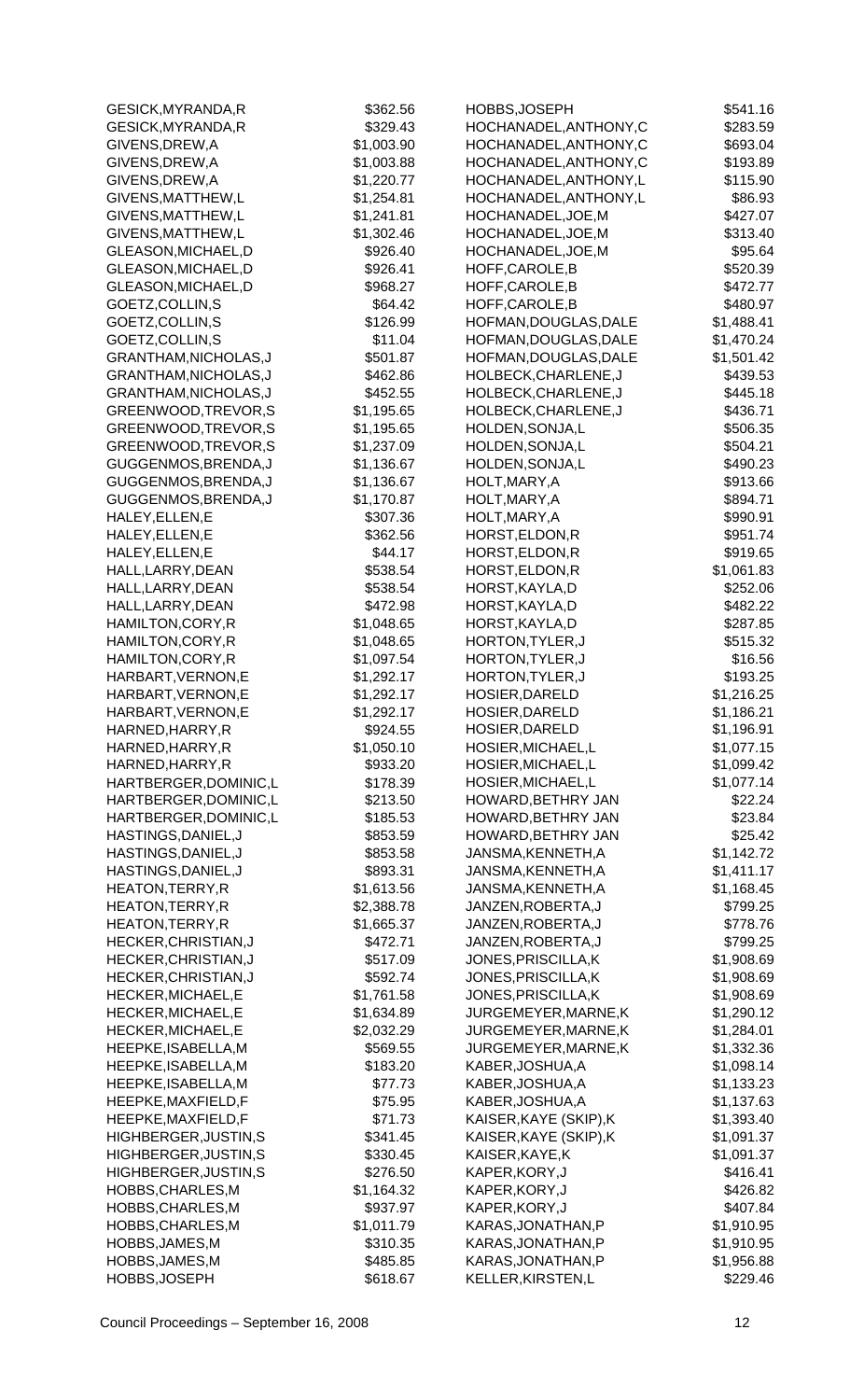| KELLER, KIRSTEN, L                       | \$129.07             | MALONE, TIMOTHY, A                        | \$1,169.17               |
|------------------------------------------|----------------------|-------------------------------------------|--------------------------|
| KELLER, STASHIA, L                       | \$14.06              | MALONE, TIMOTHY, A                        | \$1,130.16               |
| KELLER, STASHIA, L                       | \$14.06              | MALONE, TIMOTHY, A                        | \$1,243.36               |
| KELLER, STASHIA, L                       | \$32.80              | MARQUEZ, CECILE, K                        | \$45.22                  |
| KIRKENDALL, MICHAEL, E                   | \$1,181.92           | MARQUEZ, CECILE, K                        | \$34.45                  |
| KIRKENDALL, MICHAEL, E                   | \$1,168.94           | MASSENGALE, DAVID, M                      | \$1,093.50               |
| KIRKENDALL, MICHAEL, E                   | \$1,235.25           | MASSENGALE, DAVID, M                      | \$1,084.23               |
| KITZMAN, CAMILLA, A                      | \$156.66             | MASSENGALE, DAVID, M                      | \$1,219.10               |
| KITZMAN, CAMILLA, A                      | \$129.31             | MAXWELL, HUNTER, L                        | \$194.90                 |
| KITZMAN, CAMILLA, A                      | \$104.44             | MAXWELL, HUNTER, L                        | \$438.47                 |
| KITZMAN, KATHERINE, A                    | \$81.64              | MAXWELL, HUNTER, L                        | \$170.50                 |
| KITZMAN, KATHERINE, A                    | \$118.57             | MCALISTER, TERRY, L                       | \$92.35                  |
| KITZMAN, KATHERINE, A                    | \$138.54             | MCCLARY, SCOTT, A                         | \$221.18                 |
| KLASSEN, TAWNYA, M                       | \$1,025.80           | MCCLARY, SCOTT, A                         | \$214.74                 |
| KLASSEN, TAWNYA, M                       | \$916.86             | MCCLARY, SCOTT, A                         | \$75.70                  |
| KLASSEN, TAWNYA, M                       | \$947.45             | MCCLURE, STEPHEN, D                       | \$1,084.85               |
| KOPETZKY, ROBERT, E                      | \$1,292.74           | MCCLURE, STEPHEN, D                       | \$1,016.49               |
| KOPETZKY, ROBERT, E                      | \$1,208.24           | MCCLURE, STEPHEN, D                       | \$1,125.57               |
| KOPETZKY, ROBERT, E                      | \$1,186.07           | MCCORMICK, JOHN, BRADLEY                  | \$1,070.62               |
| KORRELL, DAWN, L                         | \$997.95             | MCCORMICK, JOHN, BRADLEY                  | \$1,024.70               |
| KORRELL, DAWN, L                         | \$997.94             | MCCORMICK, JOHN, BRADLEY                  | \$979.71                 |
| KORRELL, DAWN, L                         | \$997.94             | MCFARLAND, THOMAS, J                      | \$1,261.62               |
| KURETICH, KEITH                          | \$2,221.81           | MCFARLAND, THOMAS, J                      | \$1,217.92               |
| KURETICH, KEITH                          | \$2,106.67           | MCFARLAND, THOMAS, J                      | \$1,475.74               |
| KURETICH, KEITH                          | \$1,893.25           | MCGRAW, ALLISON, E                        | \$34.96                  |
| KURETICH, KEITH                          | \$2,571.43           | MCGRAW, ALLISON, E                        | \$38.14                  |
| LANGFORD, SHELLI, L                      | \$470.19             | MEEKS, CATHERINE, M                       | \$661.70                 |
| LANGFORD, SHELLI, L                      | \$312.89             | MEEKS, CATHERINE, M                       | \$661.70                 |
| LANGFORD, SHELLI, L                      | \$83.71              | MEEKS, CATHERINE, M                       | \$661.70                 |
| LANZ, ALAN, M                            | \$325.87             | MEEKS, DANIEL, E                          | \$1,014.87               |
| LANZ, ALAN, M                            | \$224.00             | MEEKS, DANIEL, E                          | \$955.08                 |
| LANZ, ALAN, M                            | \$150.87             | MEEKS, DANIEL, E                          | \$1,408.43               |
| LARSON, ANGELA, J                        | \$937.47             | MERRILL, PATRICK, L                       | \$1,766.57               |
| LARSON, ANGELA, J                        | \$937.48             | MERRILL, PATRICK, L                       | \$2,050.92               |
| LARSON, ANGELA, J                        | \$937.47             | MERRILL, PATRICK, L                       | \$2,639.68               |
| LATOSKI, DALENE, W                       | \$649.20             | MILLER, KEVIN, W                          | \$1,315.05               |
| LATOSKI, DALENE, W                       | \$611.27             | MILLER, KEVIN, W                          | \$1,458.92               |
| LATOSKI, DALENE, W                       | \$652.27             | MILLER, KEVIN, W                          | \$1,315.05               |
| LAWS, RAYMOND, M                         | \$319.61<br>\$225.37 | MILLER, UNA, J                            | \$518.84                 |
| LAWS, RAYMOND, M                         |                      | MOHR, CHRISTOPHER, S                      | \$416.84                 |
| LAWS, RAYMOND, M<br>LEBSOCK, DANIELLE, L | \$151.34<br>\$110.42 | MOHR, CHRISTOPHER, S<br>MOLINA, BASIL, JR | \$150.10                 |
| LEBSOCK, DANIELLE, L                     | \$33.13              | MOLINA, BASIL, JR                         | \$1,234.64<br>\$1,372.36 |
| LEBSOCK, DANIELLE, L                     | \$31.29              | MOLINA, BASIL, JR                         | \$1,260.74               |
| LEBSOCK,LISA,L                           | \$504.87             | MOONEY, KENNETH, D, JR                    | \$1,105.75               |
| LEBSOCK,LISA,L                           | \$504.87             | MOONEY, KENNETH, D, JR                    | \$1,035.93               |
| LEBSOCK,LISA,L                           | \$504.87             | MOONEY, KENNETH, D, JR                    | \$1,148.98               |
| LEWIS, KORTNI, D                         | \$522.93             | MUSGRAVE, LEA, CONNIE                     | \$1,452.30               |
| LEWIS, KORTNI, D                         | \$108.02             | MUSGRAVE, LEA, CONNIE                     | \$1,464.35               |
| LEWIS, KORTNI, D                         | \$113.80             | MUSGRAVE, LEA, CONNIE                     | \$1,500.93               |
| LEWIS, SHANNAN, K                        | \$739.25             | NICKELL, CLAUDIA, T                       | \$1,081.79               |
| LEWIS, SHANNAN, K                        | \$739.24             | NICKELL, CLAUDIA, T                       | \$1,076.80               |
| LEWIS, SHANNAN, K                        | \$992.87             | NICKELL, CLAUDIA, T                       | \$1,081.80               |
| LINDSEY, CURTIS, C                       | \$968.06             | OCANAS, ELEAZAR, JR                       | \$1,194.43               |
| LINDSEY, CURTIS, C                       | \$892.34             | OCANAS, ELEAZAR, JR                       | \$1,209.56               |
| LINDSEY, CURTIS, C                       | \$1,126.25           | OCANAS, ELEAZAR, JR                       | \$1,325.35               |
| LINTON, DOUGLAS, A                       | \$1,870.78           | OLIVAS, CASIMIRO, S                       | \$181.10                 |
| LINTON, DOUGLAS, A                       | \$1,799.58           | OLIVAS, CASIMIRO, S                       | \$54.33                  |
| LINTON, DOUGLAS, A                       | \$1,908.16           | OLIVAS, CASIMIRO, S                       | \$181.10                 |
| LORENZINI, WILLIAM, D                    | \$1,885.16           | PADGETT, MATTHEW, R                       | \$1,460.30               |
| LORENZINI, WILLIAM, D                    | \$1,815.32           | PADGETT, MATTHEW, R                       | \$1,403.12               |
| LORENZINI, WILLIAM, D                    | \$1,548.74           | PADGETT, MATTHEW, R                       | \$1,690.26               |
| LUCERO, DOMINICK, G                      | \$1,251.91           | PAGE, LANNY                               | \$1,025.34               |
| LUCERO, DOMINICK, G                      | \$1,547.48           | PAGE, LANNY                               | \$955.55                 |
| LUCERO, DOMINICK, G                      | \$1,263.83           | PAGE, LANNY                               | \$1,067.19               |
| MALONE, JENNIFER, M                      | \$415.83             | PARKS, JAMES, A                           | \$1,032.87               |
| MALONE, JENNIFER, M                      | \$261.90             | PARKS, JAMES, A                           | \$1,007.66               |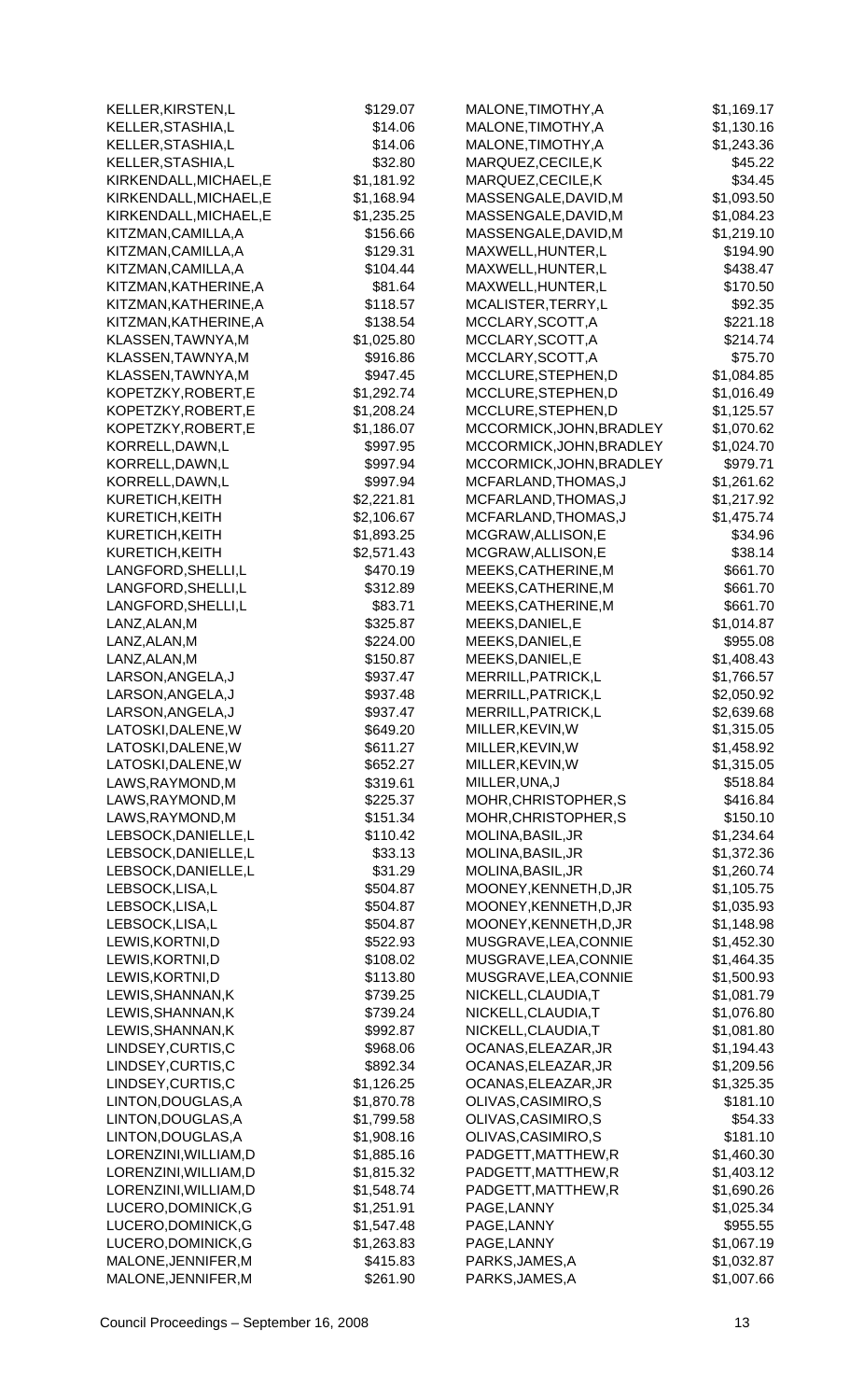| PARKS, JAMES, A        | \$1,321.49 | SAGEL, ERIK, H         | \$1,161.69 |
|------------------------|------------|------------------------|------------|
| PECK, ROGER, D         | \$881.62   | SAUER, MITCHELL, R     | \$440.01   |
| PECK, ROGER, D         | \$934.82   | SAUER, MITCHELL, R     | \$229.64   |
| PECK, ROGER, D         | \$881.62   | SCHAFER, TERRI, P      | \$90.55    |
| PEREZ, DELPHINA, L     | \$555.03   | SCHAMBERGER, LANA, M   | \$611.17   |
| PEREZ, DELPHINA, L     | \$564.59   | SCHAMBERGER, LANA, M   | \$419.46   |
| PEREZ, DELPHINA, L     | \$582.72   | SCHAMBERGER, LANA, M   | \$291.34   |
| PERKINS, JANE, L       | \$963.77   | SCHENEMAN, TIFFANY, D  | \$367.71   |
| PERKINS, JANE, L       | \$939.61   | SCHENEMAN, TIFFANY, D  | \$398.68   |
| PERKINS, JANE, L       | \$983.72   | SCHENEMAN, TIFFANY, D  | \$386.70   |
| PETERSEN, RODNEY, E    | \$562.80   | SCHLEGEL, ALBERT, C    | \$1,146.22 |
|                        |            | SCHLEGEL, ALBERT, C    |            |
| PETERSEN, RODNEY, E    | \$567.30   |                        | \$955.40   |
| PETERSEN, RODNEY, E    | \$571.80   | SCHLEGEL, ALBERT, C    | \$1,043.12 |
| PETRINO, TRAVIS, A     | \$1,050.10 | SCHOSSOW, DOUGLAS, W   | \$1,540.45 |
| PETRINO, TRAVIS, A     | \$1,032.28 | SCHOSSOW, DOUGLAS, W   | \$1,515.95 |
| PETRINO, TRAVIS, A     | \$1,084.47 | SCHOSSOW, DOUGLAS, W   | \$1,634.61 |
| PORTEUS, CHARLES, T    | \$1,728.61 | SCHOSSOW, ELIZABETH, A | \$359.52   |
| PORTEUS, CHARLES, T    | \$1,470.33 | SCHOSSOW, ELIZABETH, A | \$250.38   |
| PORTEUS, CHARLES, T    | \$1,341.71 | SCHOSSOW, JENNIFER, S  | \$266.65   |
| POWERS, JAMES, A       | \$98.55    | SCHOSSOW, JENNIFER, S  | \$180.10   |
| PRENTICE, JODY, L      | \$1,649.53 | SCHOSSOW, JENNIFER, S  | \$72.44    |
| PRENTICE, JODY, L      | \$1,642.53 | SCOTT, CASEY, M        | \$136.36   |
| PRENTICE, JODY, L      | \$1,687.27 | SCOTT, DONNA, ELAINE   | \$1,009.13 |
| PRESTON, GREGORY       | \$539.80   | SCOTT, DONNA, ELAINE   | \$969.20   |
| PRESTON, GREGORY       | \$574.07   | SCOTT, DONNA, ELAINE   | \$1,020.30 |
| PRESTON, GREGORY       | \$485.77   | SEGURA, NICHOLAS, A    | \$392.62   |
| PROCUNIER, KEN         | \$1,499.27 | SEGURA, NICHOLAS, A    | \$237.65   |
| PROCUNIER, KEN         | \$1,511.85 | SEGURA, NICHOLAS, A    | \$25.77    |
| PROCUNIER, KEN         | \$1,825.91 | SHARP, LOREN, G        | \$1,077.15 |
| RAGER, RONALD, LEE     | \$623.26   | SHARP, LOREN, G        | \$1,647.49 |
| RAGER, RONALD, LEE     | \$326.70   | SHARP, LOREN, G        | \$1,110.24 |
| RAGER, RONALD, LEE     | \$623.26   | SHEDD, DONALD, A       | \$1,762.83 |
|                        |            |                        |            |
| RAMSTETTER, JULIE, ANN | \$1,003.36 | SHEDD, DONALD, A       | \$1,744.03 |
| RAMSTETTER, JULIE, ANN | \$1,007.69 | SHEDD, DONALD, A       | \$1,762.83 |
| RAMSTETTER, JULIE, ANN | \$1,073.60 | SHUTTS, BRADLEY, C     | \$317.01   |
| REEDER, DANIEL, J      | \$869.79   | SHUTTS, BRADLEY, C     | \$226.78   |
| REEDER, DANIEL, J      | \$869.80   | SHUTTS, BRADLEY, C     | \$229.64   |
| REEDER, DANIEL, J      | \$869.79   | SIMMONS, ALBERTA, M    | \$97.55    |
| REYES, JULIA, G        | \$15.90    | SIMMONS, GREGORY, D    | \$364.62   |
| REYES, JULIA, G        | \$9.54     | SIMMONS, GREGORY, D    | \$667.99   |
| REYES, JULIA, G        | \$68.59    | SIMMONS, GREGORY, D    | \$596.41   |
| RICHARDSON, TONYA, S   | \$878.65   | SIMONDS, STEPHEN, D    | \$425.94   |
| RICHARDSON, TONYA, S   | \$870.03   | SIMONDS, STEPHEN, D    | \$425.94   |
| RICHARDSON, TONYA, S   | \$893.76   | SIMONDS, STEPHEN, D    | \$452.86   |
| RICO, JORGE, JR        | \$733.12   | SIMPSON, GEOFF, DAVID  | \$421.12   |
| RICO, JORGE, JR        | \$725.05   | SIMPSON, GEOFF, DAVID  | \$288.72   |
| RICO, JORGE, JR        | \$725.05   | SIMPSON, GEOFF, DAVID  | \$378.44   |
| RIGGS, JASON, L        | \$1,176.12 | SIMPSON, JOHN, R       | \$1,172.69 |
| RIGGS, JASON, L        | \$1,161.17 | SIMPSON, JOHN, R       | \$1,116.71 |
| RIGGS, JASON, L        | \$1,230.88 | SIMPSON, JOHN, R       | \$1,212.19 |
| RODARTE, BERNARD       | \$1,129.53 | SMEESTER, ZEBULUN      | \$1,102.86 |
| RODARTE, BERNARD       | \$1,169.18 | SMEESTER, ZEBULUN      | \$1,139.64 |
| RODARTE, BERNARD       | \$1,053.18 | SMEESTER, ZEBULUN      | \$1,102.86 |
| RODRIGUEZ, FELIX, R    | \$1,369.88 | SMITH, ERIC, R         | \$1,236.10 |
| RODRIGUEZ, FELIX, R    | \$1,191.70 | SMITH, ERIC, R         | \$1,085.50 |
| RODRIGUEZ, FELIX, R    | \$2,064.00 | SMITH, ERIC, R         | \$1,413.09 |
| RODRIGUEZ, MANUEL, P   | \$886.12   | SMITH, THOMAS, W       | \$917.12   |
|                        |            |                        |            |
| RODRIGUEZ, MANUEL, P   | \$533.12   | SMITH, THOMAS, W       | \$1,205.85 |
| RODRIGUEZ, MANUEL, P   | \$603.92   | SMITH, THOMAS, W       | \$957.84   |
| RODRIQUEZ, ALICE       | \$22.64    | SNYDER, BLAKE, J       | \$1,289.61 |
| RODRIQUEZ, ALICE       | \$56.59    | SNYDER, BLAKE, J       | \$1,510.02 |
| RODRIQUEZ, ALICE       | \$147.14   | SNYDER, BLAKE, J       | \$1,189.71 |
| SAGEL, DARIN, L        | \$1,691.26 | SPENCER, SHARYN, L     | \$633.12   |
| SAGEL, DARIN, L        | \$1,660.08 | SPENCER, SHARYN, L     | \$653.31   |
| SAGEL, DARIN, L        | \$1,686.54 | SPENCER, SHARYN, L     | \$636.25   |
| SAGEL, ERIK, H         | \$962.24   | STEFFEN, AUSTIN, A     | \$106.47   |
| SAGEL, ERIK, H         | \$954.64   | STEFFEN, AUSTIN, A     | \$195.47   |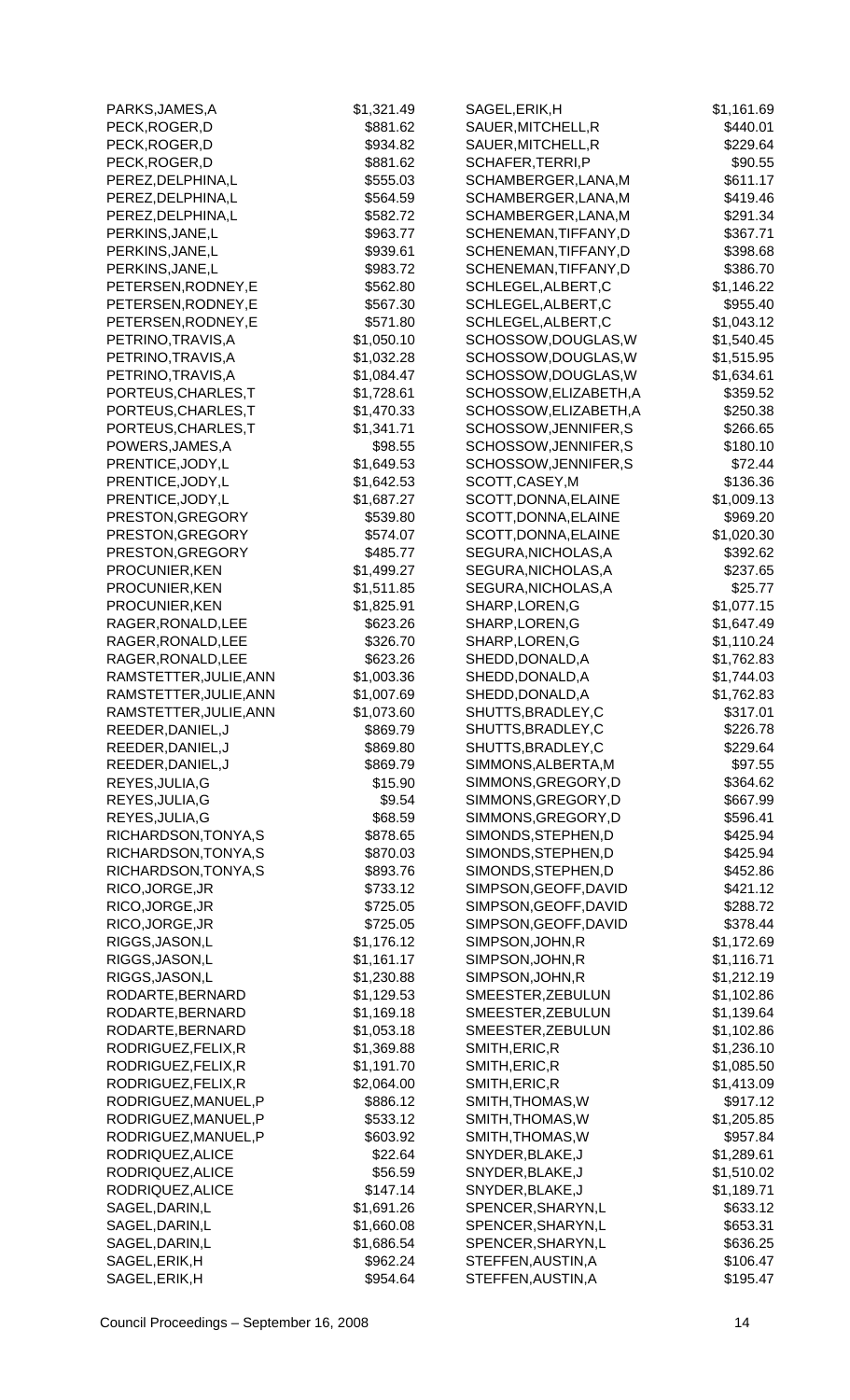| STEFFEN,AUSTIN,A                           | \$98.53                  |
|--------------------------------------------|--------------------------|
| STRAND,ANDREA,J                            | \$1,526.66               |
| STRAND,ANDREA,J                            | \$1,495.48               |
| STRAND, ANDREA, J                          | \$1,564.98               |
| TADOLINI, CHRISTINA, L                     | \$1,270.25               |
| TADOLINI,CHRISTINA,L                       | \$1,202.32               |
| TADOLINI,CHRISTINA,L                       | \$1,424.78               |
| THIEL,THOMAS,R                             | \$39.59                  |
| TRUJILLO,HOPE,R                            | \$539.26                 |
| TRUJILLO,HOPE,R                            | \$548.82                 |
| TRUJILLO, HOPE, R                          | \$566.95                 |
| TUCKER, DONALD, J                          | \$1,268.91               |
| TUCKER, DONALD, J<br>TUCKER, DONALD, J     | \$1,171.29<br>\$1,249.19 |
| TURNER, JOHN, W                            | \$1,659.58               |
| TURNER, JOHN, W                            | \$1,633.58               |
| TURNER, JOHN, W                            | \$1,759.53               |
| VALDEZ,BRENDA                              | \$14.31                  |
| VALDEZ,BRENDA                              | \$9.54                   |
| VALDEZ, BRENDA                             | \$6.36                   |
| VANNOY, JULIE, A                           | \$419.51                 |
| VANNOY, JULIE, A                           | \$428.56                 |
| VANNOY, JULIE, A                           | \$324.08                 |
| VAZQUEZ,LUIS,C                             | \$1,096.87               |
| VAZQUEZ,LUIS,C                             | \$1,444.05               |
| VAZQUEZ,LUIS,C                             | \$1,173.56               |
| VERHAAG, DEANNA, L                         | \$1,304.75               |
| VERHAAG, DEANNA, L                         | \$1,260.75               |
| VERHAAG, DEANNA, L                         | \$1,313.65               |
| VOSBURG, STEPHEN, DALE                     | \$1,168.18               |
| VOSBURG, STEPHEN, DALE                     | \$1,309.62               |
| VOSBURG, STEPHEN, DALE                     | \$1,223.43               |
| WALES,MICHAEL,C                            | \$748.42                 |
| WALES,MICHAEL,C<br>WALES, MICHAEL, C       | \$731.38<br>\$742.78     |
| WALKER, BLAYNE, M                          | \$299.79                 |
| WALKER, BLAYNE, M                          | \$261.45                 |
| WALKER, BLAYNE, M                          | \$87.35                  |
| WALKER, CHRISTOPHER, E                     | \$798.82                 |
| WALKER, CHRISTOPHER, E                     | \$812.76                 |
| WALKER, CHRISTOPHER, E                     | \$784.90                 |
| WALKER,ELLA,MAE                            | \$773.64                 |
| WALKER, ELLA, MAE                          | \$761.80                 |
| WALKER, ELLA, MAE                          | \$800.88                 |
| WALKER, JOSHUA, J                          | \$824.15                 |
| WALKER, JOSHUA, J                          | \$907.40                 |
| WALKER, JOSHUA, J                          | \$963.24                 |
| WALKER, TINA, LEE                          | \$873.37                 |
| WALKER, TINA, LEE                          | \$825.37                 |
| WALKER, TINA, LEE                          | \$981.31                 |
| WEESE, BRADLEY, L                          | \$285.91                 |
| WEESE, BRADLEY, L                          | \$1,059.28               |
| WEESE, BRADLEY, L<br>WEIMER, ROBERT, LEROY | \$1,059.28<br>\$1,871.69 |
| WEIMER, ROBERT, LEROY                      | \$1,831.87               |
| WEIMER, ROBERT, LEROY                      | \$1,930.61               |
| WELLS, JEFFREY, A                          | \$3,170.13               |
| WELLS, JEFFREY, A                          | \$3,170.13               |
| WELLS, JEFFREY, A                          | \$3,270.06               |
| WESTOVER, TORRIE, E                        | \$228.35                 |
| WESTOVER, TORRIE, E                        | \$281.51                 |
| WESTOVER, TORRIE, E                        | \$121.40                 |
| WILLIS, JAMES, L                           | \$1,269.22               |
| WILLIS, JAMES, L                           | \$1,269.23               |
| WILLIS, JAMES, L                           | \$1,465.41               |
| WINBERG, CHERYL, A                         | \$1,013.07               |
| WINBERG, CHERYL, A                         | \$998.44                 |

| WINBERG,CHERYL,A                    | \$1,074.70     |
|-------------------------------------|----------------|
| WOOLDRIDGE,NICHOLE,L                | \$280.21       |
| WOOLDRIDGE, NICHOLE, L              | \$77.42        |
| WOOLDRIDGE, NICHOLE, L              | \$150.41       |
| WRIGHT, KENNETH, L                  | \$1,062.16     |
| WRIGHT, KENNETH, L                  | \$1.036.16     |
| WRIGHT, KENNETH, L                  | \$1,044.21     |
| WUNSCH,TIMOTHY,A                    | \$1,114.78     |
| WUNSCH.TIMOTHY.A                    | \$987.78       |
| WUNSCH, TIMOTHY, A                  | \$1.046.85     |
| YEAROUS, ALLISON, R                 | \$80.65        |
| ZWETZIG, TODD, E                    | \$1,111.39     |
| ZWETZIG, TODD, E                    | \$1,155.00     |
| ZWETZIG, TODD, E                    | \$1,097.72     |
| Total Payroll - Aug 2008            | \$631,030.95   |
| Total Disbursements - Aug 2008      | \$3,410,480.54 |
| Total Publication Report - Aug 2008 | \$4,041,511.49 |
|                                     |                |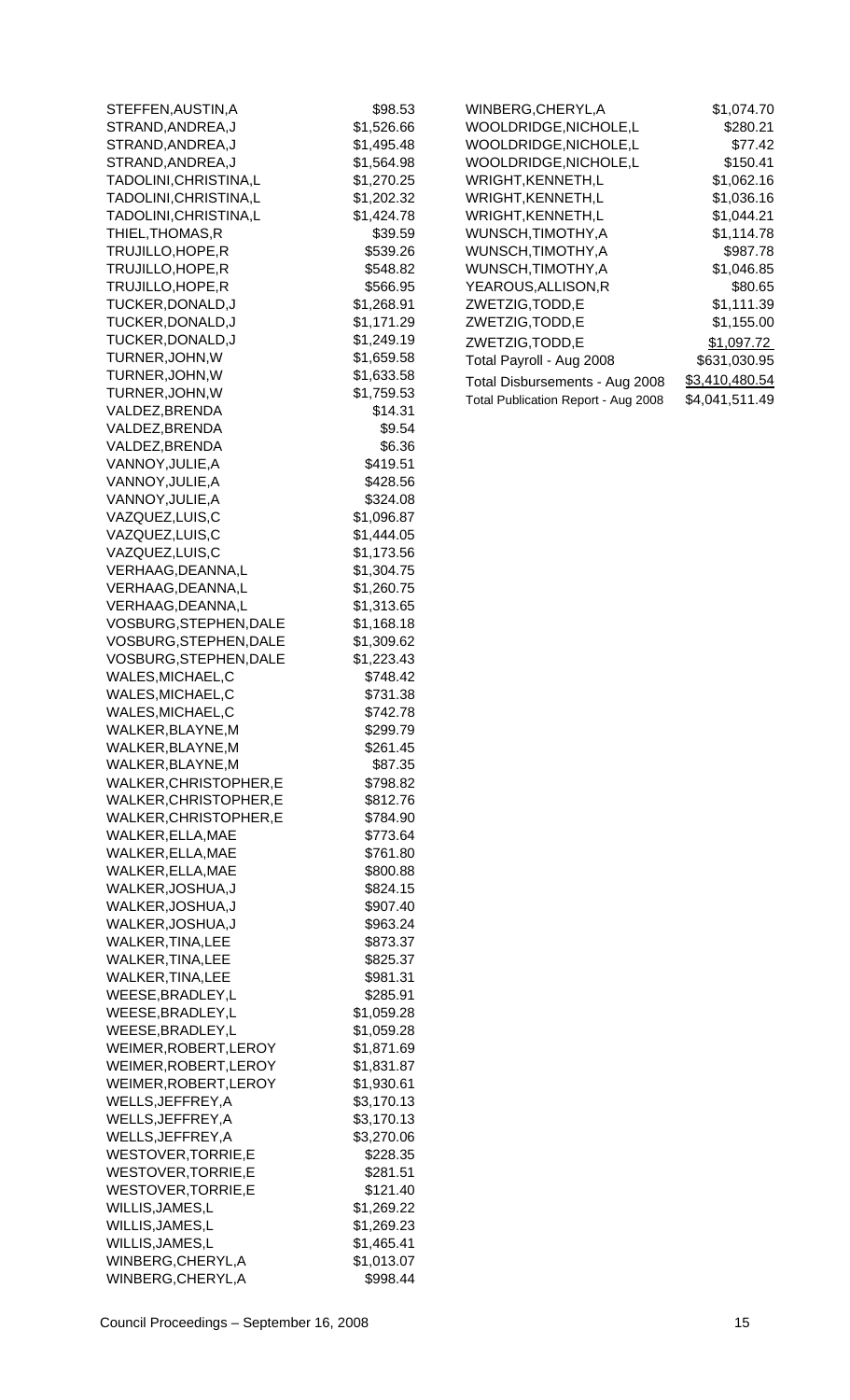- C. Approve the reading of the Proclamation of Home Grown Harvest for Career Fair Morgan County on October 7, 2008.
- D. Second and final reading of Ordinance No. 1073 entitled "An Ordinance adopting Section 20-38, Eradication of Graffiti, *Code of the City of Fort Morgan* (1994)," and publish by title only.

#### **ORDINANCE NO. 1073**

#### **AN ORDINANCE ADOPTING SECTION 20-38, ERADICATION OF GRAFFITI,**  *CODE OF THE CITY OF FORT MORGAN,* **(1994)**

WHEREAS, the City Council of Fort Morgan, Colorado finds that graffiti is a public nuisance and destructive of the rights and values of property owners as well as the community of the City of Fort Morgan; and

WHEREAS, unless the City acts to remove graffiti from public and private property, the graffiti remains thus other properties then become the target of graffiti. Thereafter affecting entire neighborhoods making them less desirable places to live, creating a further detriment of the City; and

WHEREAS, the City Council has requested that an Ordinance be established to help prevent the spread of graffiti vandalism and to establish a program for the removal of graffiti from public and private property; and

WHEREAS, the City Council intends, through the adoption of this Ordinance, to provide additional enforcement tools to protect public and private property from acts of graffiti vandalism and defacement; and

WHEREAS, the City Council is authorized to enact this Ordinance pursuant to its police powers, as specified in Article IV, Section 18 of the *Charter of the City of Fort Morgan,* that authorizes the City Council to "pass all such ordinances as shall be necessary to provide for the safety, preserve the health, promote prosperity, improve the morals, order, comfort and convenience of the city."

THEREFORE, BE IT ORDAINED BY THE COUNCIL OF FORT MORGAN,

Section 1. That Fort Morgan Municipal Code, Chapter 20 is hereby amended, by the addition of Sec. 20-38 as follows:

SEC. 20-38. Eradication of Graffiti

(a) Legislative Intent.

The City Council finds and declares that the unauthorized inscription, word, figure or other defacement that is written, marked, etched, scratched, sprayed, drawn, painted, or engraved on or otherwise affixed to any surface of public or private property by any graffiti implement, to the extent that the graffiti was not authorized in advance by the owner or occupant of the property, or, despite advance authorization, is otherwise deemed a public nuisance by the City of Fort Morgan.

(b) Definitions.

The following words, terms and phrases, when used in this Section, shall have the meanings as set forth, except where the context clearly indicates an alternative meaning:

Agent means an individual or entity that is authorized by a business or property owner to act on his or her behalf with regard to the business property.

*Deface* means to mar the external appearance or injure, impair or destroy by effacing significant details of something by removing, distorting, addition to or covering all or a part thereof.

*Graffiti* means the unauthorized inscription, word, sign, symbol, marking, design, figure or other defacement that is written, marked, etched, scratched, sprayed, drawn, painted, or engraved on or otherwise affixed to any surface of public or private property, including but not limited to buildings, structures, fixtures, sidewalks or other improvements, whether permanent or temporary by any graffiti implement, and which is visible from the City's public right-of-way, to the extent that the graffiti was not authorized in advance by the owner or occupant of the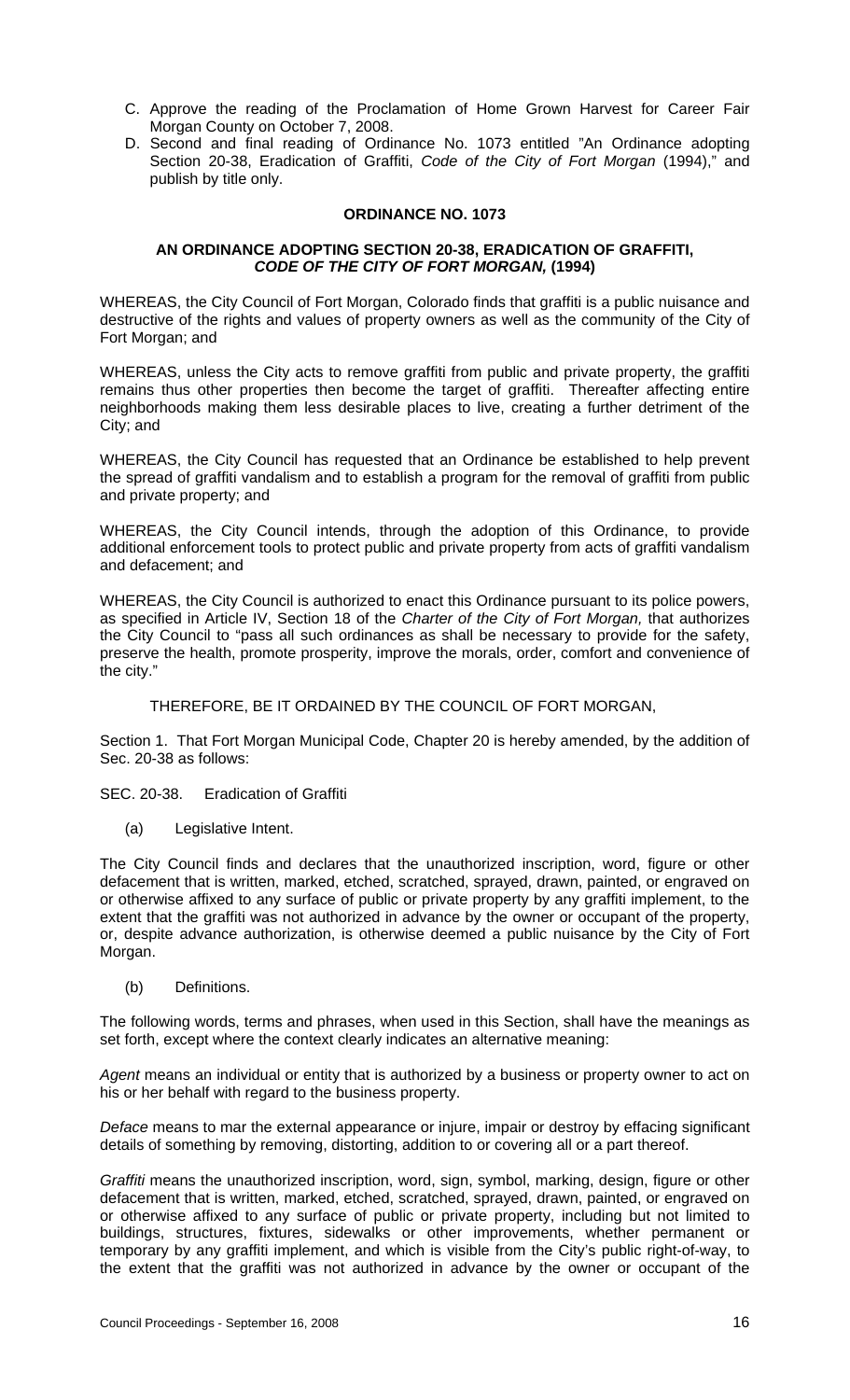property, or, despite advance authorization, is otherwise deemed a public nuisance by the City Council.

*Graffiti implement* means an aerosol paint container, paint, a broad-tipped marker, gum label, paint stick or graffiti stick, etching equipment, brush or any other device capable of scarring or leaving a visible mark on any natural or manmade surface.

*Owner* or *Property Owner* means any person holding legal title to any property, real or personal, located within the City boundaries.

*Property* means any structure, building, premises, business, vacant lot, single family dwelling, multi-family dwelling or any other real or personal property located within the City.

*Service* means notification by posting upon the property, personal service, or delivery by registered, certified and/or first class letter. The date the notice is posted or the letter is deposited in the mail shall constitute the date of service.

*Tenant* means any person leasing, renting, using or in any other way occupying the property of another for any term with his or her assent, express or implied.

(c) Prohibited Acts

A. Defacement. It shall be unlawful for any person to apply graffiti to any natural or manmade surface on any city-owned property or, without the permission of the owner or occupant, on any non-city-owned property.

B. Possession of Graffiti Implements.

- 1. It shall be unlawful for any person to possess any graffiti implement while on any school property, grounds, facilities, buildings, or structures, or in areas immediately adjacent to those specific locations upon public property, or upon private property without the prior written consent of the owner or occupant of such private property. The provisions of this Section shall not apply to the possession of broad-tipped markers by a minor attending or traveling to or from a school at which the minor is enrolled if the minor is participating in a class at the school that formally requires the possession of broad-tipped markers. The burden of proof in any prosecution for violation of this Section shall be upon the minor student to establish the need to possess a broad-tipped marker.
- 2. It shall be unlawful for any person to possess any graffiti implement while in or upon any public facility, park, playground, swimming pool, recreational facility, or other public building or structure owned or operated by the City or while in or within fifty (50) feet of an underpass, bridge abutment, storm drain, or similar types of infrastructure unless otherwise authorized by the City.
- (d) Signage of Graffiti Implements
- A. Signage Required. Every person who operates a retail commercial establishment selling graffiti implements shall:
	- 1. Place a sign in clear public view at or near the display of such products stating: "Graffiti is against the law. Any person who defaces real or personal property with paint or any other liquid or device is guilty of a crime punishable by imprisonment of up to thirty (30) days and/or a fine up to \$1000.00 for each offense."
- B. Notification of this requirement shall be given to all businesses by the City Clerk.
- (e) Penalties.
- A. Fines and Imprisonment. Any person violating this Section shall be punished by a minimum fine of (\$50.00) and a maximum fine for one thousand (\$1,000), or by imprisonment for a term not to exceed thirty (30) days, or by both fine and imprisonment at the discretion of the court.
	- 1. In the case of a minor, the parents or legal guardian shall be jointly and severally liable with the minor for payment of all fines.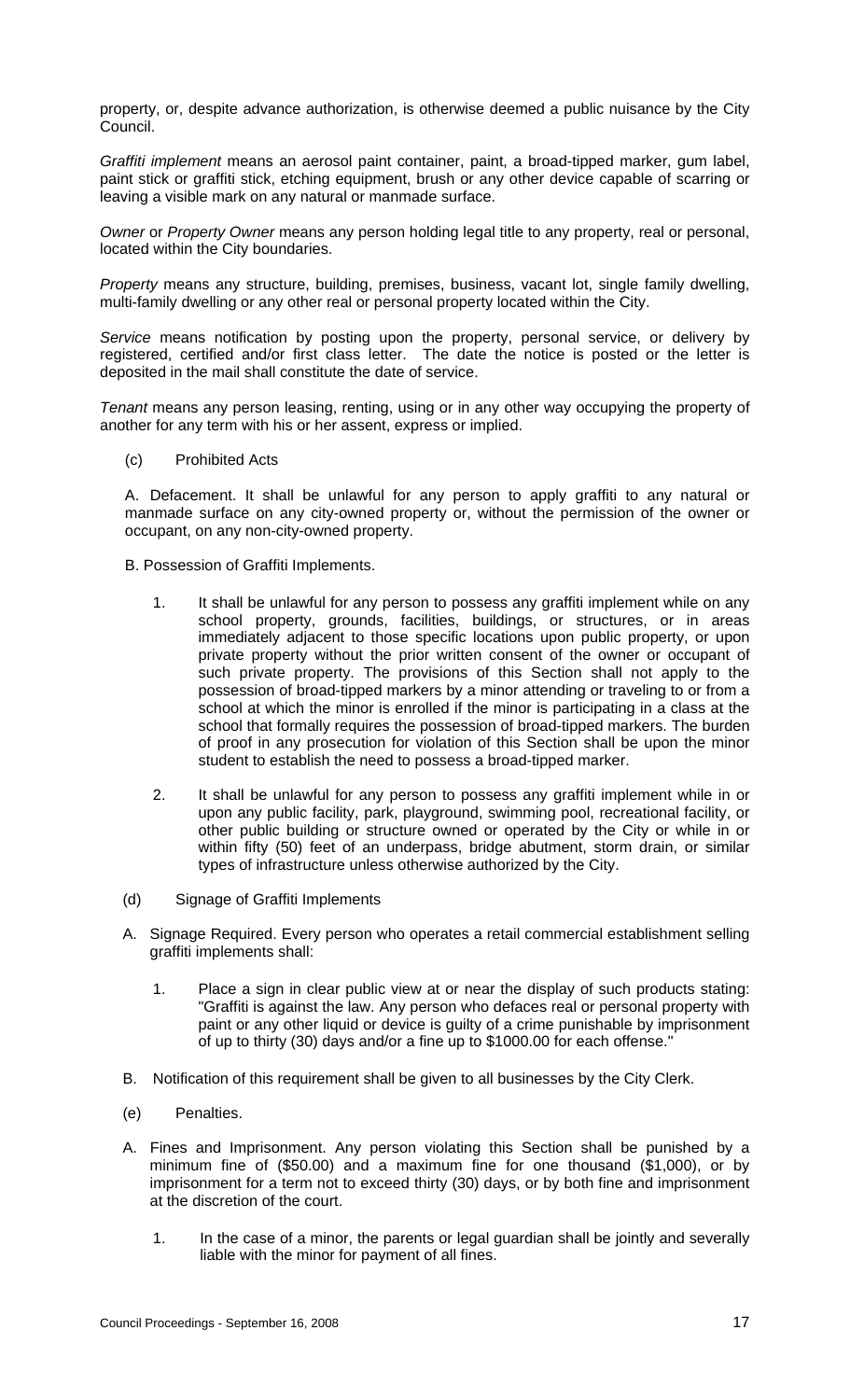- 2. Failure of the parents or legal guardian to make payment will result in either a contempt citation enforceable by the Court or the filing of a lien on the parents' or legal guardian's property that includes the fine and administrative costs.
- B. Restitution. In addition to any punishment specified in this Section, the court shall order any violator to make restitution to the victim for damages or loss caused directly or indirectly by the violator's offense in the amount or manner determined by the court. In the case of a minor, the parents or legal guardian shall be ordered jointly and severally liable with the minor to make the restitution.
- C. Community Service. In lieu of, or as part of the penalties specified in this Section, the Court may order a minor or adult to perform community service - which may include the following minimum requirements:
	- 1. The minor or adult shall perform at least fifteen (15) hours of community service.
	- 2. At least one parent or guardian of the minor shall be in attendance a minimum of fifty percent (50%) of the period of assigned community service.
	- 3. Reasonable effort shall be made to assign the minor or adult to a type of community service that is reasonably expected to have the most rehabilitative effect on the minor or adult, including community service that involves graffiti removal. If the offender is required to remove graffiti as part of the community service requirement, he/she shall purchase all materials necessary to remove or cover the graffiti. Said materials shall be approved by the public entity or private party for which the removal or cover is being provided.
- D. Any person who pleads or is otherwise found guilty of violating the provisions of this section or in violation of Section 20-9, Defacing Property shall pay a \$50.00 Graffiti Abatement Surcharge in addition to any other fine, cost or surcharge. Funds accumulated under the Graffiti Abatement Surcharge shall be used by the City to remove graffiti from public and private property as authorized by the City Manager or his designee.
- E. In addition, upon each conviction for violation under this section, the offender's driver's license may be revoked as provided in Section 42-2-125 C.R.S.
- (f) Graffiti as Nuisance
- A. The existence of graffiti on public or private property in violation of this Section is expressly declared to be a public nuisance and, therefore, is subject to the removal and abatement provisions specified in this Section.
- B. It is the duty of both the owner of the property to which the graffiti has been applied and any person who may be in possession or who has the right to possess such property to at all time keep the property clear of graffiti.
- (g) Removal or Covering of Graffiti
- A. Property Owner/Tenant Responsibility. If graffiti is not removed by the perpetrator as set forth in Paragraph A of this section, graffiti shall be removed pursuant to the following provisions:

It is unlawful for any person who is the owner or who has primary responsibility for control of property or for repair or maintenance of property in the City to permit property that is defaced with graffiti to remain defaced for a period of ten (10) days after receipt of notice of the defacement. Such notice shall be made as defined in Sec. 20-38(b). The notice shall contain the following information:

- 1. The street address and legal description of the property sufficient for identification of the property;
- 2. A statement that the property is a potential graffiti nuisance property with a concise description of the conditions leading to the finding;
- 3. A statement that the graffiti must be removed within ten (10) days after receipt of the notice. The existence of graffiti on any property after ten days shall be presumed a public nuisance;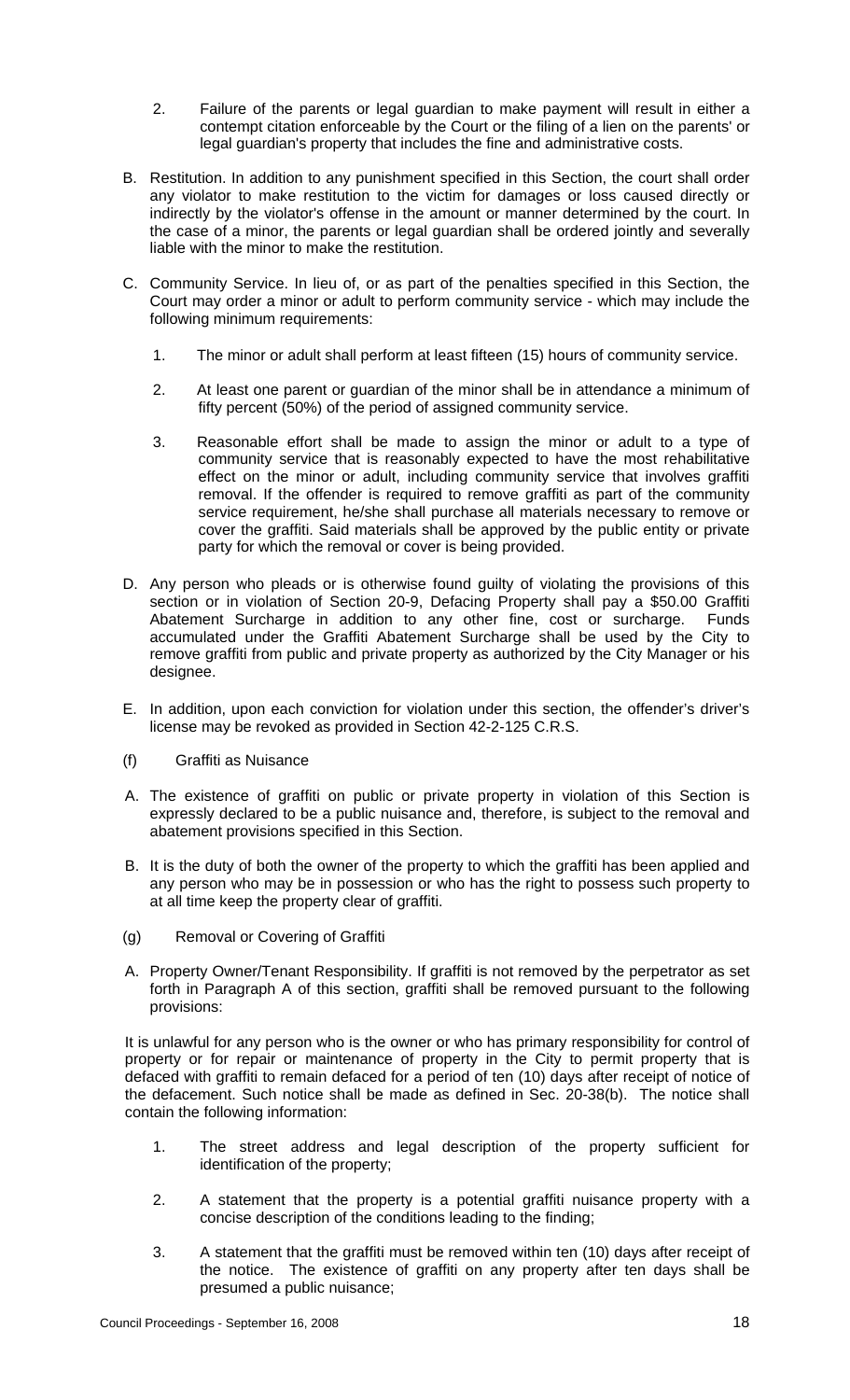- 4. A statement indicating that if additional time is necessary to clean the property the responsible person must contact the Police Department; and
- 5. A statement that failure to clean the identified property nuisance will establish a basis for the City to enter in an upon the property to abate the nuisance by any necessary means.
- B. Right of City to Remove.
	- 1. Use of Public Funds. Whenever the City becomes aware or is notified and determines that graffiti is located on publicly or privately owned property, the City Manager or his designee shall be authorized to use public funds for the removal of the graffiti, or for the painting or repairing of the graffiti, but shall not authorize or undertake to provide for the painting or repair of any more extensive an area than that where the graffiti is located.
	- 2. Right of Entry on Private Property. If the property owner or responsible party fails to remove the offending graffiti within the time specified by this Section, or if the City has requested consent to remove or paint over the offending graffiti and the property owner or responsible party has refused consent for entry on terms acceptable to the City and consistent with the terms of this subparagraph B, the City shall have the right to enter upon any property in the City of Fort Morgan and abate the graffiti nuisance by whatever reasonable means are available to the City, as determined by the City Manager or his designee.
- (h) Severability Provision.

Severability is intended throughout and within the provisions of the section. If any section, subsection, sentence, clause, phrase or portion of this Section is held to be invalid or unconstitutional by a court of competent jurisdiction, then that decision shall not affect the validity of the remaining portions of this Section.

#### EFFECTIVE DATE.

This Ordinance shall be in full force and effect five (5) days after publication.

READ AND PASSED ON FIRST READING AND ORDERED PUBLISHED IN FULL on the 2<sup>nd</sup> day of September, 2008.

> THE CITY COUNCIL OF THE CITY OF FORT MORGAN, COLORADO

[SEAL]

BY: /s/ Jack L. Darnell Mayor and the contract of the Mayor Mayor

ATTEST:

/s/ Andrea J. Strand City Clerk

PASSED, APPROVED AND ADOPTED ON FINAL READING AND ORDERED PUBLISHED by title only the  $16<sup>th</sup>$  day of September, 2008.

> THE CITY COUNCIL OF THE CITY OF FORT MORGAN, COLORADO

[SEAL]

BY: /s/ Jack L. Darnell Mayor

ATTEST:

/s/ Andrea J. Strand City Clerk

> E. Approve the application for renewal of a Beer and Wine License for Graciela Cerna, Home Plate Restaurant, located at 410 East Railroad, with a clear police investigative report.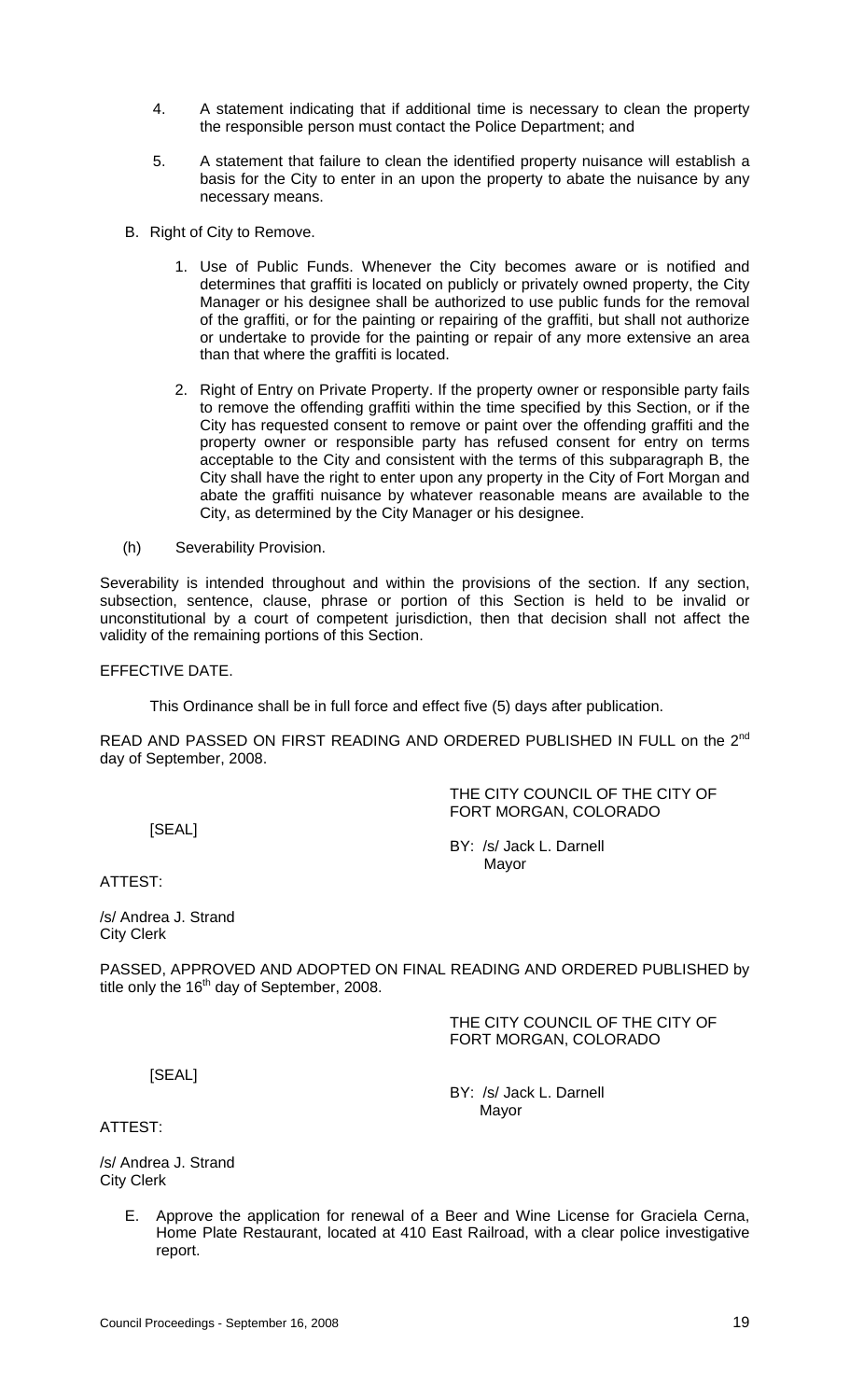- F. Approve the application for renewal of a Hotel and Restaurant Liquor License for Acapulco Bay Corporation, located at 204 Main Street, with a clear police investigative report.
- G. Approve the terms and guidelines to accept an Energy Impact Assistance Grant in the amount of \$12,500; designate the City of Fort Morgan as the fiscal agent of these funds for the Cities of Fort Morgan, Brush and Sterling; and authorize the Mayor to sign the Memorandum of Understanding between the Northeastern Colorado Association of Local Governments and the City of Fort Morgan – all concerning the study to establishment Quiet Zones in our communities.
- H. Approve the bid from J-2 Contracting Company, Greeley, Colorado, in the amount not to exceed \$190,000 for the aggregate material crushing project.
- I. Approve the bid from Intermountain Sweeper, Denver, Colorado, in the amount of \$188,015, with a trade-in allowance of \$37,000, for a net amount of \$151,015, for a 2008 Tymco 600 Regenerative Air Sweeper.
- J. Approve two appointments of voting members to the Airport Advisory Committee: Dave Oldemeyer of 530 Lincoln Street, Fort Morgan, for a term expiring on January 1, 2009; and Alan M. Dahms, of Six Carrie Court, Fort Morgan, out-of-City member, for a term expiring on January 1, 2011.

All matters listed under the Consent Agenda, are considered to be routine business by the Council and will be enacted with a single motion and a single vote by roll call. There will be no separate discussion of these items. If discussion is deemed necessary, that item should be removed from the Consent Agenda and considered separately.

PASSED, APPROVED AND ADOPTED this 16<sup>th</sup> day of September, 2008, the vote upon roll call being as follows: Ayes: Mayor Darnell; Councilmembers Deal, McAlister, Powers, Schafer and Simmons. Nays: none. Absent: Councilmember Shaver.

#### **READING HOME GROWN HARVEST PROCLAMATION**

Mayor Darnell read the Proclamation:

# H O N O R A R Y P R O C L A M A T I O N

# **Career Fair Morgan County HOME GROWN HARVEST**

## **October 7, 2008**

- WHEREAS, Widening access to the American dream has always been one of the foundations of our society; and
- WHEREAS Breaking down the barriers that keep people from following their dreams and reaching their goals is critically important in fulfilling the Promise to the youth in our high schools, and;
- WHEREAS The skills with which individuals enter the labor force will not necessarily be sufficient to take them through their working life. Continuous skills development and lifelong learning are essential in creating a skilled and flexible workforce, and;
- WHEREAS Education as to the career options available to the future workers in our community have challenges that must be addressed. The Workforce Center, Morgan Community College and several community agencies have united in developing and educating the youth of this community to plan and evaluate career options, and;
- WHEREAS It is imperative that students learning of many options and requirements for those careers be addressed. The Workforce Center, Morgan Community College and several community agencies and employers have united to educate such youth as possible to meet current and future labor needs by promoting this educational opportunity to the high school students of Morgan County and surrounding areas.
- WHEREAS Our Fort Morgan Workforce Center, the Department of Labor and Employment, the Education Consortium, the Eastern Region Youth Council, Morgan Community College, Morgan County Department of Human Services, Central